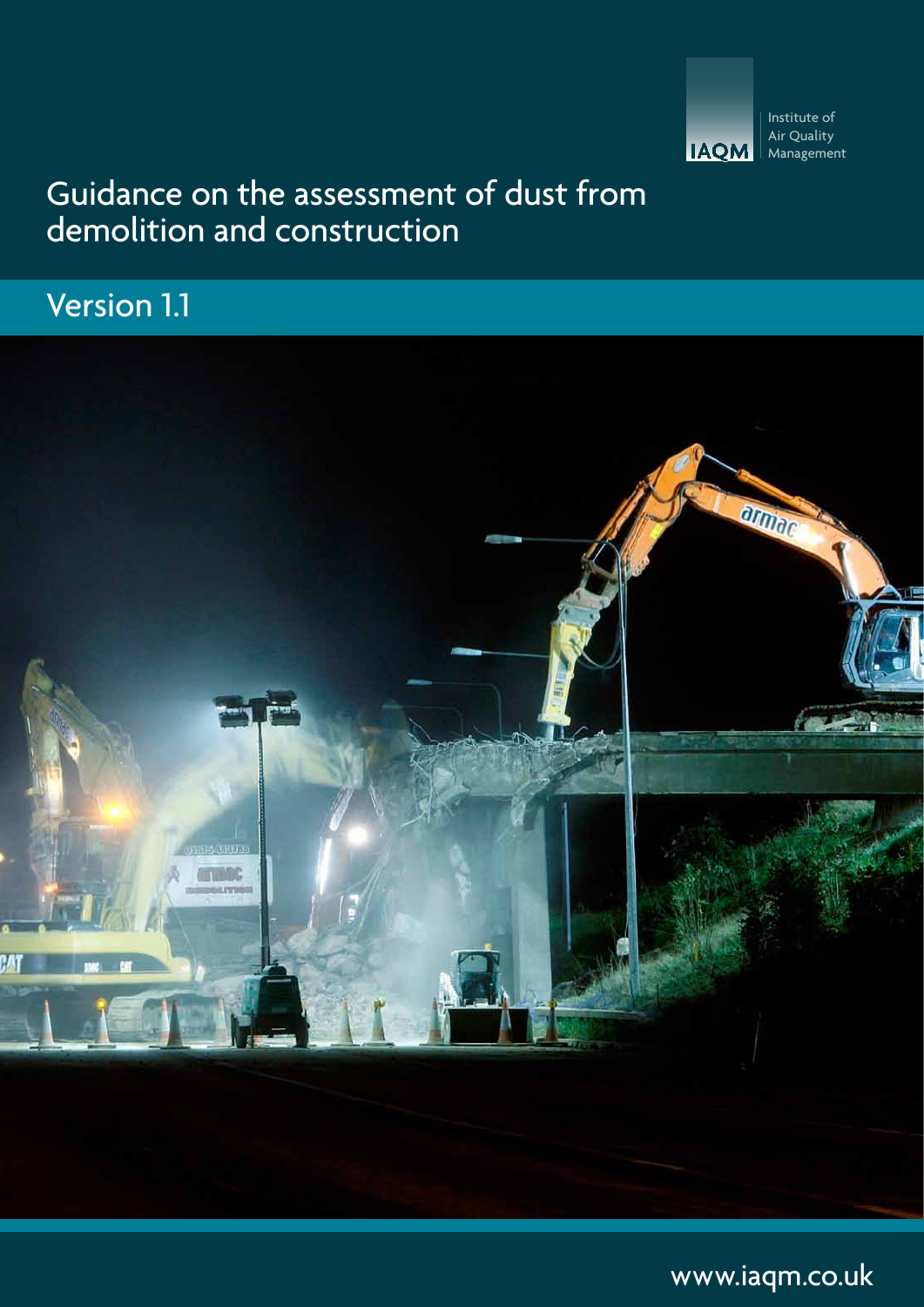# **Contents**

|     | Acknowledgements                                                                                                                                                         | 3        |
|-----|--------------------------------------------------------------------------------------------------------------------------------------------------------------------------|----------|
| 1.  | Introduction                                                                                                                                                             | 4        |
| 2.  | Terminology                                                                                                                                                              | 6        |
| 3.  | Background                                                                                                                                                               | 8        |
| 4.  | Potential Impacts                                                                                                                                                        | 9        |
| 5.  | <b>Assessment Procedure</b>                                                                                                                                              | 11       |
| 6.  | STEP 1: Screen the Need for a Detailed Assessment                                                                                                                        | 13.      |
| 7.  | STEP 2: Assess the Risk of Dust Impacts Arising                                                                                                                          | 14       |
| 8.  | STEP 3: Site-specific Mitigation                                                                                                                                         | 23       |
| 9.  | STEP 4: Determine Significant Effects                                                                                                                                    | 28       |
|     | 10. STEP 5: Dust Assessment Report                                                                                                                                       | 29       |
| 11. | Professional Judgement                                                                                                                                                   | 30       |
|     | Table 1: Example of the How the Dust Emission Magnitude for a Site Could be Presented<br>Table 2: Sensitivity of the Area to Dust Soiling Effects on People and Property | 16<br>19 |
|     | Table 3: Sensitivity of the Area to Human Health Impacts                                                                                                                 | 20       |
|     | Table 4: Sensitivity of the Area to Ecological Impacts                                                                                                                   | 21       |
|     | Table 5: Example of the Outcome of Defining the Sensitivity of the Area                                                                                                  | 21       |
|     | Table 6: Risk of Dust Impacts - Demolition                                                                                                                               | 21       |
|     | Table 7: Risk of Dust Impacts - Earthworks                                                                                                                               | 21       |
|     | Table 8: Risk of Dust Impacts - Construction                                                                                                                             | 22       |
|     | Table 9: Risk of Dust Impacts - Trackout                                                                                                                                 | 22       |
|     | Table 10: Example of a Summary Dust Risk Table to Define Site-Specific Mitigation                                                                                        | 23       |
|     | Figure 1: Steps to Perform a Dust Assessment                                                                                                                             | 12       |
|     | Figure 2: Responsibilities for Dust Mitigation from Demolition and Construction sites                                                                                    | 23       |
|     | <b>Box 1:</b> Screening Criteria                                                                                                                                         | 13       |
|     | <b>Box 2: Technical Competency of Assessor</b>                                                                                                                           | 14       |
|     | <b>Box 3: Crushing and Screening</b>                                                                                                                                     | 15       |
|     | <b>Box 4: Concrete Batching Plant</b>                                                                                                                                    | 15       |
|     | <b>Box 5: Importance of Dust Raised by Vehicles</b>                                                                                                                      | 15       |
|     | <b>Box 6:</b> Sensitivities of People to Dust Soiling Effects                                                                                                            | 16       |
|     | <b>Box 7:</b> Sensitivities of People to the Health Effects of PM <sub>10</sub>                                                                                          | 23       |
|     | <b>Box 8:</b> Sensitivities of Receptors to Ecological Effects                                                                                                           | 24       |
|     | Box 9: Additional Factors to Consider when Determining the Sensitivity of the Area                                                                                       | 25       |
|     |                                                                                                                                                                          |          |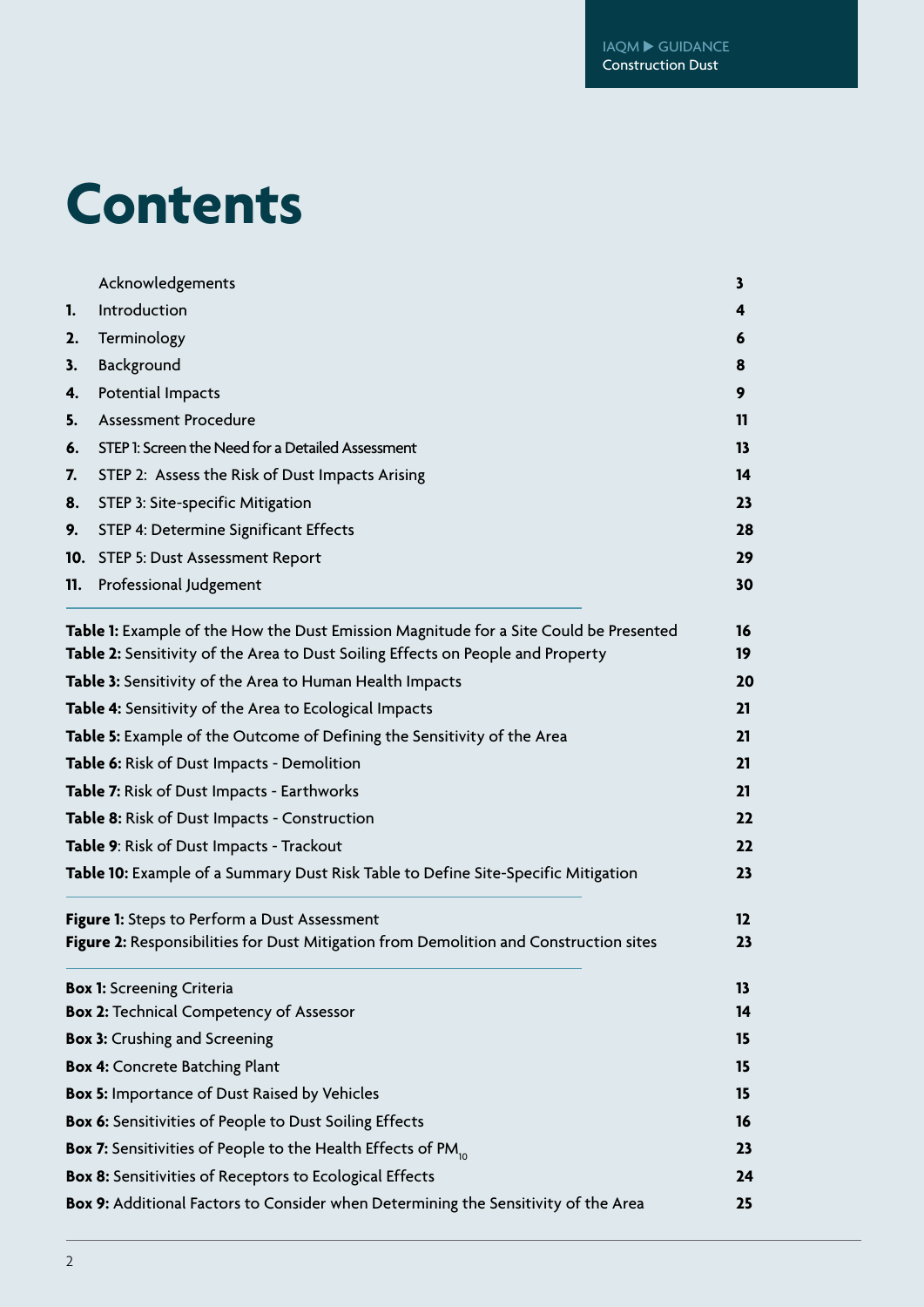# **Acknowledgements**

**Acknowledgements:** This guidance was produced as a result of the voluntary contribution of the members of a Working Group, for which IAQM is very grateful. This guidance represents the views of the IAQM and not necessarily the individual members of the working group.

#### **Chair of the working group**

Dr Claire Holman, Brook Cottage Consultants

#### **Members**

Roger Barrowcliffe, Clear Air Thinking Daniel Birkenshaw, Golder Associates Hannah Dalton, Ramboll Dr Garry Gray, URS Graham Harker, Peter Brett Associates LLP Prof. Duncan Laxen, Air Quality Consultants Dr Ben Marner, Air Quality Consultants Daniel Marsh, Kings College London Fiona Prismall, RPS Planning & Development Dr Jon Pullen, RPS Planning & Development Matthew Stoaling, SLR Consulting Ltd Catherine Storey, Independent Environmental Consultant Lesley Vining, ENVIRON UK

#### **Graphic Design:** Darren Walker (darrengraphidesign.com)

**Suggested citatation**: Holman *et al* (2014). *IAQM Guidance on the assessment of dust from demolition and contstruction,*  Institute of Air Quality Management, London. www.iaqm.co.uk/ text/guidance/construction-dust-2014.pdf.

**Document Revisions v1.1** 01/06/16 - Alterations to Table 3.

#### **About the Institute of Air Quality Management (IAQM):**

The IAQM aims to be the authoritative voice for air quality by maintaining, enhancing and promoting the highest standards of working practices in the field and for the professional development of those who undertake this work. Membership of IAQM is mainly drawn from practicing air quality professionals working within the fields of air quality science, air quality assessment and air quality management.

**Front cover photo:** Hannah Dalton

**Copyright statement:** Copyright of these materials is held by IAQM. We encourage the use of the materials but request that acknowledgement of the source is explicitly stated.

| <b>Contact:</b> IAOM |                                           |
|----------------------|-------------------------------------------|
|                      | c/o Institution of Environmental Sciences |
|                      | 140 London Wall                           |
|                      | London, EC2Y 5DN                          |
|                      |                                           |

- **T:** +44 (0) 20 7601 1920
- **E:** info@iaqm.co.uk

#### **Original Publication Date:** February 2014

This document is available for download from the IAQM website (iaqm.co.uk) together with examples of the use of the guidance.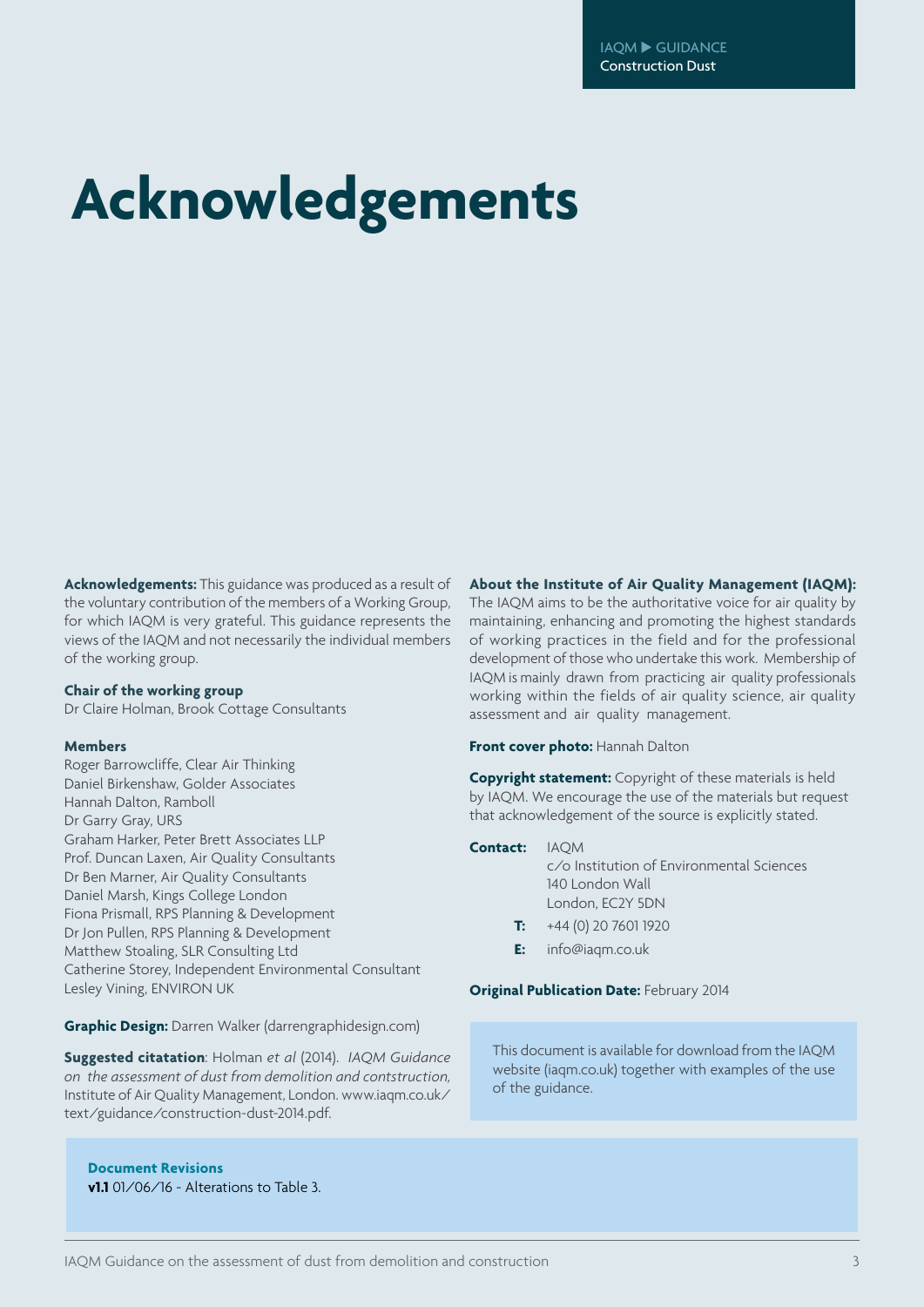# **1. Introduction**

Emissions of dust to air can occur during the preparation of the land (e.g. demolition, land clearing, and earth moving), and during construction. Emissions can vary substantially from day to day, depending on the level of activity, the specific operations being undertaken, and the weather conditions. A large proportion of the emissions result from site plant and road vehicles moving over temporary roads and open ground. If mud is allowed to get onto local roads, dust emissions can occur at some distance from the originating site. The scale of these impacts depends on the dust suppression and other mitigation measures applied.

In terms of effects, construction sites can give rise to annoyance due to the soiling of surfaces by dust. Very high levels of soiling can also damage plants and affect the diversity of ecosystems. Additionally, there is evidence of major construction sites increasing long term particulate matter (PM<sub>10</sub>) concentrations<sup>1</sup> and the number of days<sup>2</sup> when PM<sub>10</sub> concentrations exceed 50µg/m<sup>3</sup>, the daily limit value for this pollutant. Exposure to PM<sub>1</sub> has long been associated with a range of health effects**<sup>3</sup>** .

Local planning authorities often require the air quality impacts of new developments to be assessed as part of the decision making process**<sup>4</sup>** , either as a standalone document or as part of a wider Environmental Impact Assessment (EIA). The latter requires both the construction and operational phases of developments to be considered, and as a result many stand-alone air quality assessments also consider the impacts of both phases of new developments. In London the Mayor has recently introduced a requirement for construction impact assessments for major developments**<sup>5</sup>** .

This document is designed to provide guidance for developers, their consultants and environmental health practitioners on how to undertake a construction impact assessment (including demolition and earthworks as appropriate). The construction impact assessment may be a standalone document (possibly including other environmental impacts such as noise) or incorporated into an Air Quality Assessment or EIA.

The impacts depend on the mitigation measures adopted. Therefore the emphasis in this document is on classifying the risk of dust impacts from a site, which will then allow mitigation measures commensurate with that risk to be identified.

In Environmental Statements (ESs) and Air Quality Assessments the terms 'impacts' and 'effects' are often used interchangeably. In this document the term 'impact' has been used to describe a change in concentration or dust deposition and 'effect' to describe the consequences of any impacts.

The operational phases of minerals (and some waste) sites share some common features with construction activities; however, minerals sites can be of a significantly larger scale. A qualitative dust assessment for a minerals site would therefore normally be expected to be at least as rigorous as one carried out in accordance with the IAQM construction dust method, reflecting the potential for minerals sites to have a greater impact than construction sites. The underlying Source-Pathway-Receptor concept used in the IAQM construction dust method is applicable to a wide range of applications, including minerals developments; however, the detailed guidance in this document (particularly on source strength and pathway distances) is specifically for construction and demolition and cannot be used, without appropriate modification, for other activities. Notwithstanding this, and in the current absence of other detailed guidance, the IAQM construction dust method can be taken as a starting point for a minerals dust assessment provided it is used with appropriate modifications to the various terms and factors; some aspects of this guidance, such as the assessment of dust from earthworks and track-out, may be applicable with only minor adjustments. It is the intention of the IAQM to produce separate guidance on the assessment of the impact of mineral and waste sites at a future date.

This guidance is aimed primarily for use in the UK, where the vast majority of IAQM members work. However, it is recognised that the membership of IAQM is international and that the guidance may be applied elsewhere. Where this occurs careful consideration should to be given to its applicability where there are different climates, construction working practices and statutory assessment criteria.

As stated above, the emphasis has been on classifying demolition and construction sites according to the risk of impacts, to identify mitigation measures appropriate to the risk. It is anticipated that with the implementation of effective site-specific mitigation measures the environmental effect will not be significant in most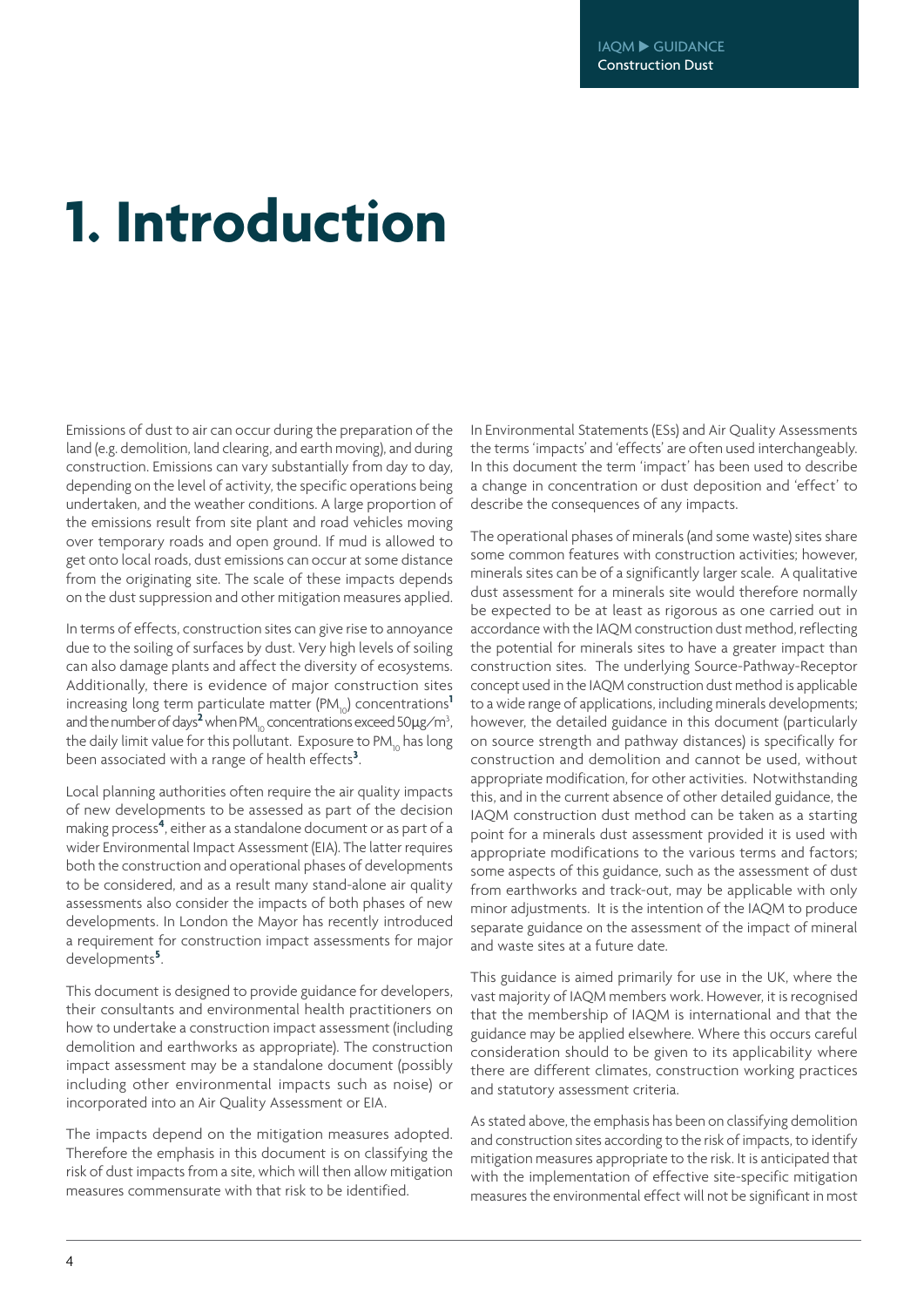cases. Nonetheless a robust assessment of the dust impact risk is necessary (and is described here) in order to determine the level of site-specific mitigation that should be applied.

This guidance represents an update of the 2012 IAQM publication**<sup>6</sup>** . The guidance will continue to be updated as knowledge regarding its use expands and as a result of legislative or other requirements. The user should therefore check the IAQM website (www.iaqm.co.uk) to ensure that the latest guidance is being followed.

**1** Stuart Upton and Vina Kukadia, 2004, Measurements of air pollution emissions from a construction site: a case study, Report for Greater London Authority, BRE Environment, Watford.

Air Quality Expert Group (AQEG), 2005, Particulate Matter in the UK, Section 6.3.6 Construction Activities.

**<sup>2</sup>**Gary D Fuller and David Green, 2004, The impact of local fugitive  $PM_{10}$  emissions from building works and road works on the assessment of the European Union limit value, Atmospheric Environment, 38, 4993-5002. **<sup>3</sup>** There is evidence that short-term exposure to coarse particles i.e. those between  $PM_{10}$  and  $PM_{25}$ , typically associated with demolition and construction activities, including crustal material, are associated with adverse respiratory and cardiovascular effects on health (World Health Organization, REVIHAAP Project: Technical Report, 2013, www.euro.who.int/en/what-we-do/health-topics/environment-and-health/air-quality/publications/2013/ review-of-evidence-on-health-aspects-of-air-pollutionrevihaap-project-final-technical-report). **<sup>4</sup>** For example, the National Planning Practice Guidance for England (Beta Version) includes air quality as a relevant considered in planning decisions and specifically includes "significant impact (such as dust) during construction for nearby sensitive locations".

**<sup>5</sup>** Mayor of London, 2013, Sustainable Design and Construction Special Planning Guidance, Draft.

**<sup>6</sup>** IAQM, 2012, Guidance on the assessment of the impacts of construction on air quality and the determination of their significance.

#### **Photo credit: Daniel Marsh**

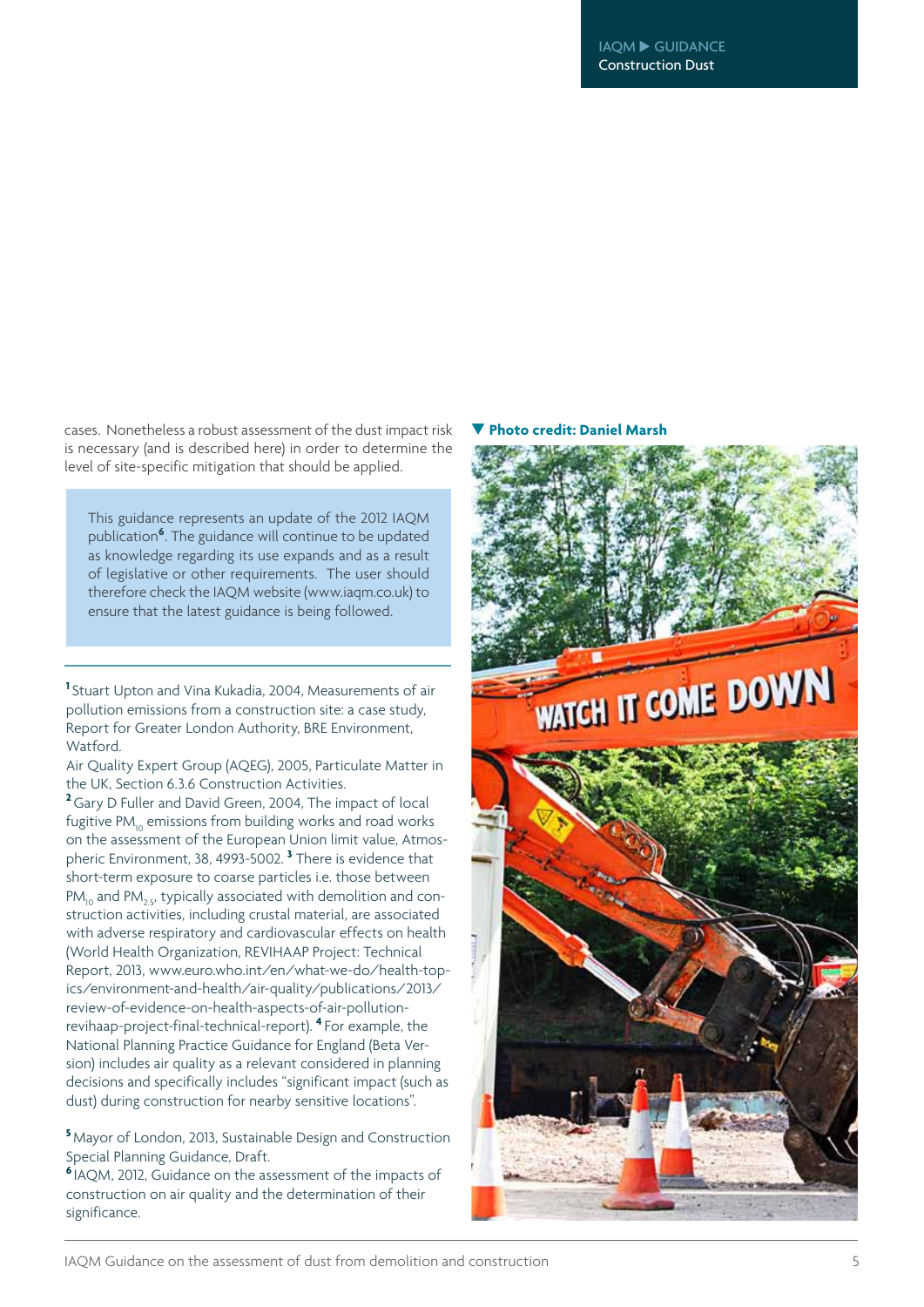# **2. Terminology**

The construction impact assessments reviewed by IAQM identified the use of a range of different terminology, often with different meanings. This section aims to provide some definitions to help ensure consistency between the dust impact assessments produced by different organisations.

| Annoyance (dust)                                | Loss of amenity due to dust deposition or visible dust plumes, often related to people making<br>complaints, but not necessarily sufficient to be a legal nuisance.                                                                                                                                                                                                                                                                                                                                                                                                                                                                                                                                                           |
|-------------------------------------------------|-------------------------------------------------------------------------------------------------------------------------------------------------------------------------------------------------------------------------------------------------------------------------------------------------------------------------------------------------------------------------------------------------------------------------------------------------------------------------------------------------------------------------------------------------------------------------------------------------------------------------------------------------------------------------------------------------------------------------------|
| <b>AQMA</b>                                     | Air Quality Management Area, declared by a local authority where its review and assessment of air<br>quality shows that an air quality objective is likely to be exceeded.                                                                                                                                                                                                                                                                                                                                                                                                                                                                                                                                                    |
| <b>Construction</b>                             | Any activity involved with the provision of a new structure (or structures), its modification or re-<br>furbishment. A structure will include a residential dwelling, office building, retail outlet, road, etc.                                                                                                                                                                                                                                                                                                                                                                                                                                                                                                              |
| <b>Construction</b><br><b>Impact Assessment</b> | An assessment of the impacts of demolition, earthworks, construction and trackout. In this<br>Guidance, specifically the air quality impacts.                                                                                                                                                                                                                                                                                                                                                                                                                                                                                                                                                                                 |
| <b>Demolition</b>                               | Any activity involved with the removal of an existing structure (or structures). This may also be<br>referred to as de-construction, specifically when a building is to be removed a small part at a time.                                                                                                                                                                                                                                                                                                                                                                                                                                                                                                                    |
| <b>Deposited Dust</b>                           | Dust that is no longer in the air and which has settled onto a surface. Deposited dust is also some-<br>times called amenity dust or nuisance dust, with the term nuisance applied in the general sense<br>rather than the specific legal definition.                                                                                                                                                                                                                                                                                                                                                                                                                                                                         |
| <b>DMP</b>                                      | Dust Management Plan; a document that describes the site-specific methods to be used to control<br>dust emissions.                                                                                                                                                                                                                                                                                                                                                                                                                                                                                                                                                                                                            |
| <b>Dust</b>                                     | Solid particles that are suspended in air, or have settled out onto a surface after having been sus-<br>pended in air. The terms dust and particulate matter (PM) are often used interchangeably, although<br>in some contexts one term tends to be used in preference to the other. In this guidance the term<br>'dust' has been used to include the particles that give rise to soiling, and to human health and<br>ecological effects. Note: this is different to the definition given in BS 6069, where dust refers to<br>particles up to 75µm in diameter.                                                                                                                                                               |
| <b>Earthworks</b>                               | Covers the processes of soil-stripping, ground-levelling, excavation and landscaping.                                                                                                                                                                                                                                                                                                                                                                                                                                                                                                                                                                                                                                         |
| <b>Effects</b>                                  | The consequences of the changes in airborne concentrations and/or dust deposition for a<br>receptor. These might manifest as annoyance due to soiling, increased morbidity or mortality due<br>to exposure to PM <sub>10</sub> or PM <sub>25</sub> or plant dieback due to reduced photosynthesis. The term 'significant<br>effect' has a specific meaning in EIA regulations. The opposite is an insignificant effect. In the<br>context of construction impacts any effect will usually be adverse, however, professional judge-<br>ment is required to determine whether this adverse effect is significant based on the evidence<br>presented. There is further discussion of this in <b>Section 10</b> of this document. |
| <b>EIA</b>                                      | Environmental Impact Assessment, as required by The Town and Country Planning (Environmental<br>Impact Assessment) (England and Wales) Regulations 2011; The Town and Country Planning<br>(Environmental Impact Assessment (Scotland) Regulations 2011; and The Planning (Environmental<br>Impact Assessment) Regulations (Northern Ireland) as may be amended from time to time having<br>regard to the Environmental Impact Assessment Directive (85/337/EEC) (as amended).                                                                                                                                                                                                                                                 |
| ES                                              | Environmental Statement, the document that reports the work undertaken for EIA.                                                                                                                                                                                                                                                                                                                                                                                                                                                                                                                                                                                                                                               |
| <b>HDV</b>                                      | Heavy duty vehicles defined as vehicles with a gross weight greater than 3.5 tonnes.                                                                                                                                                                                                                                                                                                                                                                                                                                                                                                                                                                                                                                          |
| <b>Impacts</b>                                  | The changes in airborne concentrations and/or dust deposition. A scheme can have an 'impact' on<br>airborne dust without having any 'effects', for instance if there are no receptors to experience the<br>impact.                                                                                                                                                                                                                                                                                                                                                                                                                                                                                                            |
| <b>NRMM</b>                                     | Non-road mobile machinery, in this context the plant used for demolition and construction<br>activities, e.g. diggers.                                                                                                                                                                                                                                                                                                                                                                                                                                                                                                                                                                                                        |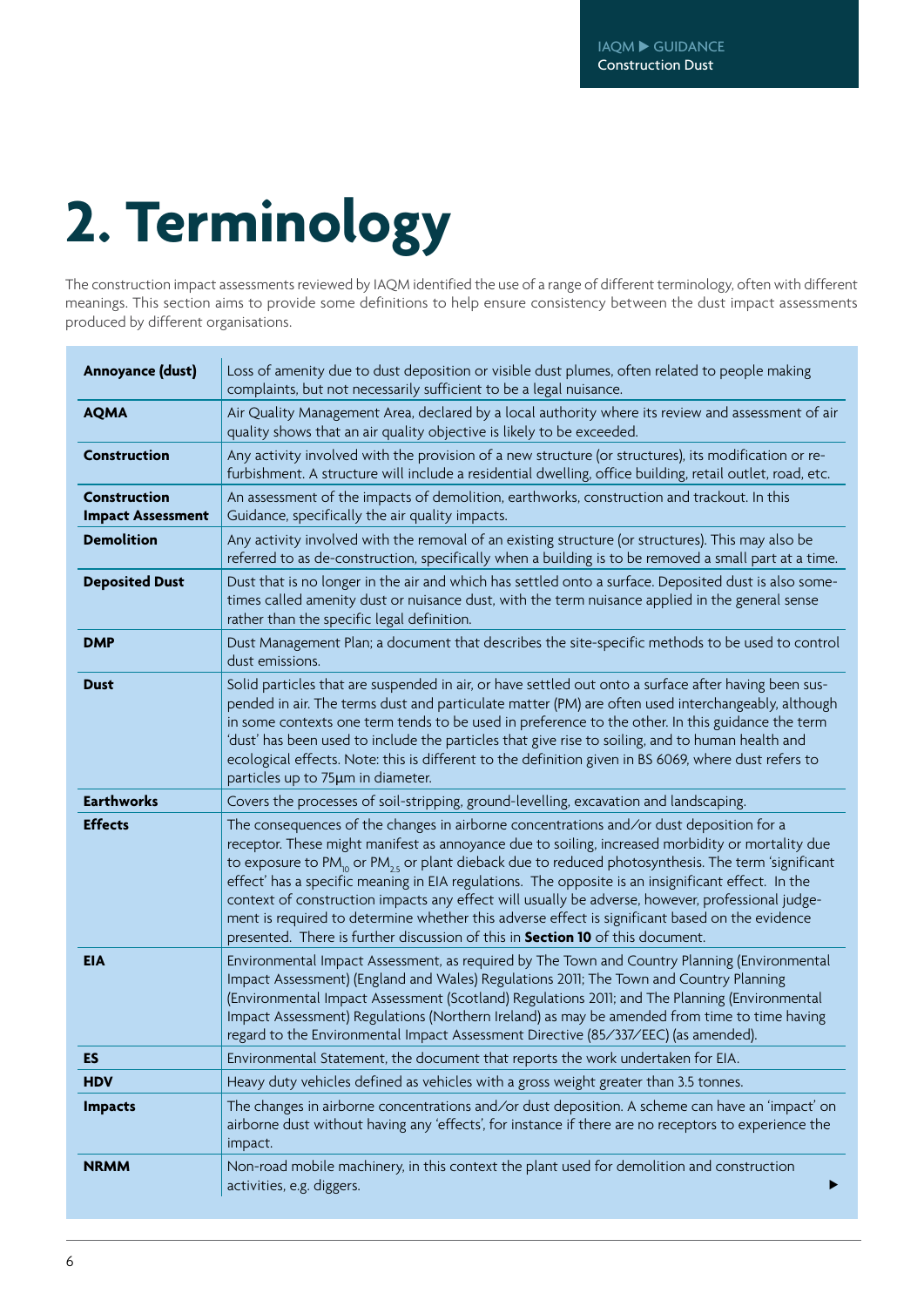| <b>Nuisance</b> | The term nuisance dust is often used in a general sense when describing amenity dust. However,<br>this term also has specific meanings in environmental law:<br>(a) Statutory nuisance, as defined in S79(1) of the Environmental Protection Act 1990 (as amended<br>from time to time).<br>(b) Private nuisance, arising from substantial interference with a person's enjoyment and use of his<br>land.<br>(c) Public nuisance, arising from an act or omission that obstructs, damages or inconveniences the<br>rights of the community.<br>Each of these applying in so far as the nuisance relates to the unacceptable effects of emissions.<br>It is recognised that a significant loss of amenity may occur at lower levels of emission than would<br>constitute a statutory nuisance.<br>Note: as nuisance has a specific meaning in environmental law, and to avoid confusion, it is<br>recommended that the term is not used in a more general sense |
|-----------------|----------------------------------------------------------------------------------------------------------------------------------------------------------------------------------------------------------------------------------------------------------------------------------------------------------------------------------------------------------------------------------------------------------------------------------------------------------------------------------------------------------------------------------------------------------------------------------------------------------------------------------------------------------------------------------------------------------------------------------------------------------------------------------------------------------------------------------------------------------------------------------------------------------------------------------------------------------------|
| <b>PM</b>       | Abbreviation for particulate matter suspended in the air. $PM_{10}$ is airborne particulate matter with<br>an aerodynamic diameter less than 10 microns ( $\mu$ m); PM <sub>25</sub> is less than 2.5 $\mu$ m.                                                                                                                                                                                                                                                                                                                                                                                                                                                                                                                                                                                                                                                                                                                                                 |
| <b>Receptor</b> | A location that may be affected by dust emissions during demolition and construction. Human receptors<br>include locations where people spend time and where property may be impacted by dust. Ecological<br>receptors are habitats that might be sensitive to dust. See Section 4.2.                                                                                                                                                                                                                                                                                                                                                                                                                                                                                                                                                                                                                                                                          |
| <b>Risk</b>     | The likelihood of an adverse event occurring.                                                                                                                                                                                                                                                                                                                                                                                                                                                                                                                                                                                                                                                                                                                                                                                                                                                                                                                  |
| <b>Trackout</b> | The transport of dust and dirt from the construction/demolition site onto the public road net-<br>work, where it may be deposited and then re-suspended by vehicles using the network. This arises<br>when heavy duty vehicles (HDVs) leave the construction/demolition site with dusty materials,<br>which may then spill onto the road, and/or when HDVs transfer dust and dirt onto the road having<br>travelled over muddy ground on site.                                                                                                                                                                                                                                                                                                                                                                                                                                                                                                                 |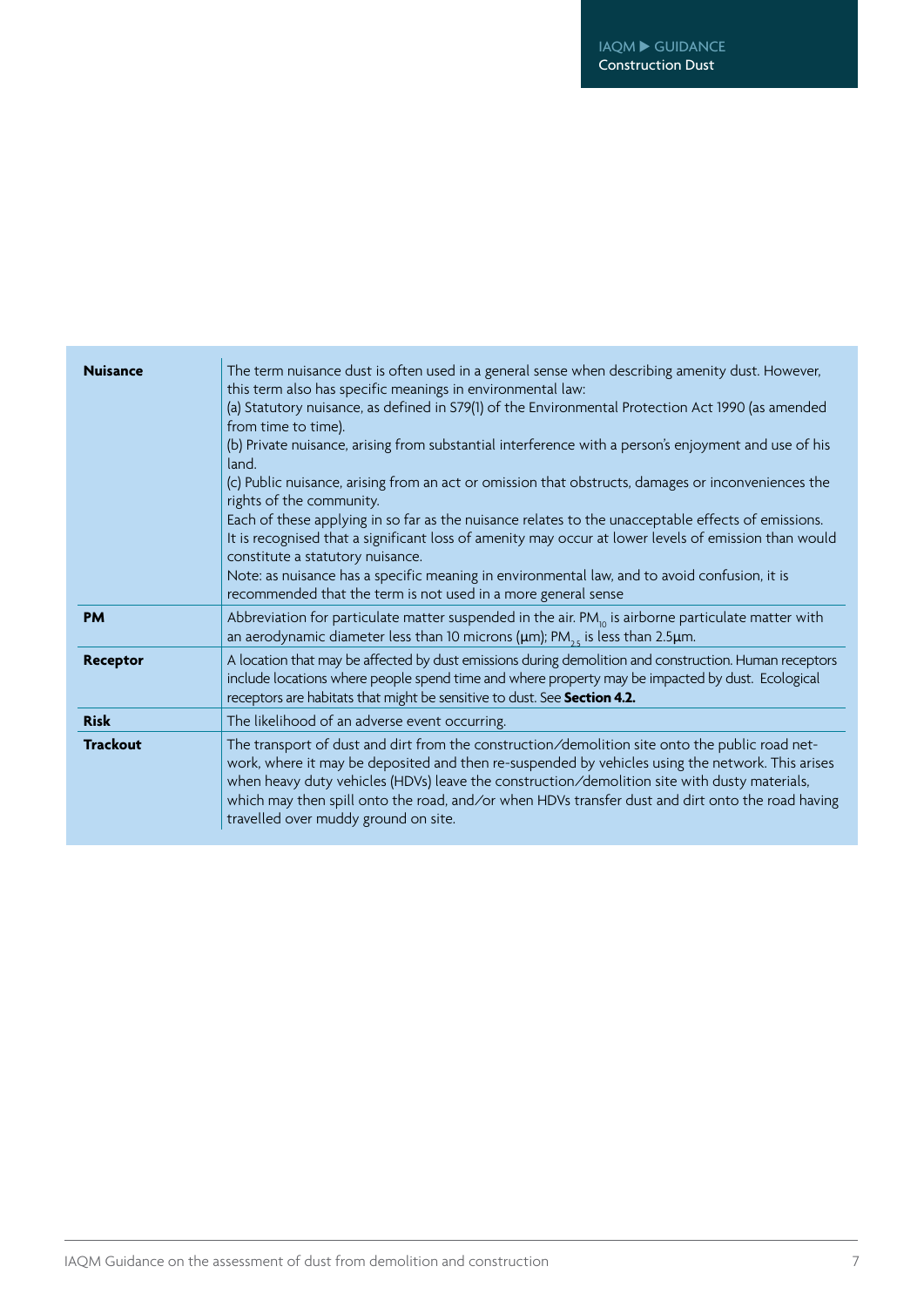# **3. Background**

At the end of 2009 IAQM produced its *Position on the Description of Air Quality Impacts and the Assessment of their Significance*. This provides guidance for defining the significance of an air quality impact arising from the operation of a new development, based on the magnitude of change (i.e. the increase or decrease in predicted concentrations as a result of a proposed development) and the sensitivity of the receptors (i.e. the air quality in the area with respect to the air quality objectives). This guidance was incorporated into *Development Control: Planning for Air Quality (2010 Update)*, published by Environmental Protection UK (EPUK), and has been widely used by air quality professionals across the country. A review of this guidance was initiated in 2013, jointly with EPUK.

Environmental Impact Assessment (EIA) requires the consideration of any impacts associated with the demolition/construction phases of a proposed development. Assessment of impacts associated with construction and demolition is also frequently required for planning purposes outside of the formal EIA process.

The Building Research Establishment (BRE) undertook research, in association with the construction industry, to investigate the efficacy of dust mitigation measures, which resulted in BRE guidance being published in 2003**<sup>7</sup>** .

In 2006 the Greater London Authority (GLA) with the London Councils produced *The Control of Dust and Emissions from Construction and Demolition: Best Practice Guidance*, with the assistance of BRE and others. The Mayor of London committed to updating this guidance in his 2010 Air Quality Strategy, and a revised version is due to be published in 2014.

 In the development of this IAQM guidance there has been much debate over the evidence for the numbers used to define the risk categories. Given the state of knowledge these can only be indicative at the current time. In particular, the evidence on the distance over which impacts may occur is limited. Extensive monitoring of PM<sub>10</sub> around construction sites has occurred since the GLA Best Practice Guidance was first published. However, there has been little or no attempt to pull this information together. It is often collected on a site by site basis, by developers who have no direct interest in extending the knowledge base by publishing the findings.

The original guidance, published in January 2012, has been updated to reflect experience of its use. It is anticipated that further updates will be required in the future as the evidence base develops.

**7** Vina Kukadia, Stuart Upton, David Hall, 2003, Control of Dust from Construction and Demolition Activities, BRE. **Photo credit: Roger Barrowcliffe**

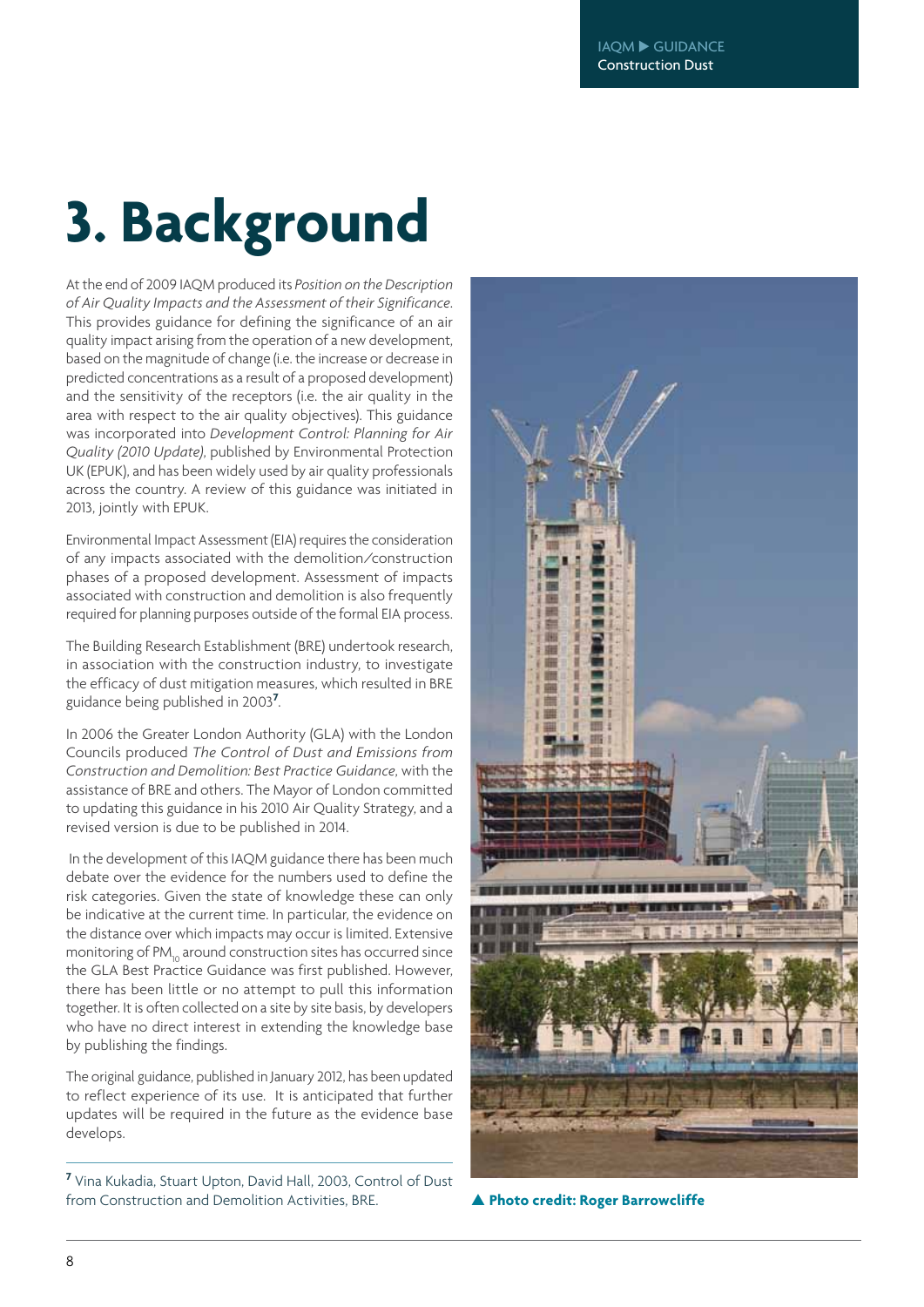# **4. Potential Impacts**

#### **4.1 Introduction**

The main air quality impacts that may arise during demolition and construction activities are:

- 1. dust deposition, resulting in the soiling of surfaces;
- 2. visible dust plumes, which are evidence of dust emissions;
- 3. elevated  $PM_{10}$  concentrations, as a result of dust generating activities on site; and
- 4. an increase in concentrations of airborne particles and nitrogen dioxide due to exhaust emissions from diesel powered vehicles and equipment used on site (non-road mobile machinery) and vehicles accessing the site**<sup>8</sup>**.

The most common impacts are dust soiling and increased ambient PM<sub>10</sub> concentrations due to dust arising from activities on the site. Dust soiling will arise from the deposition of dust in all size fractions. The ambient dust relevant to health outcomes will be that measured as  $PM_{10}$ , although most of this will be in the coarse (PM<sub>2.5-10</sub>) fraction, rather than the PM<sub>2.5</sub> fraction. Research undertaken in the USA**<sup>9</sup>** suggests that 85% to 90% by weight of the fugitive dust emissions of  $PM_{10}$  from construction sites are PM<sub>2.5-10</sub> and 10% to 15% are in the PM<sub>2.5</sub> fraction.

There are other potential impacts, such as the release of heavy metals, asbestos fibres or other pollutants during the demolition of certain buildings, such as former chemical works, or the removal of contaminated soils. The release of certain fungal spores during the demolition of old buildings can also give rise to specific concerns if immune-compromised people are likely to be exposed, for example close to an oncology unit of a hospital. These issues need to be considered on a site by site basis, and are not covered by this Guidance.

Experience of assessing the exhaust emissions from on-site plant (also known as non-road mobile machinery or NRMM) and site traffic suggests that they are unlikely to make a significant impact on local air quality, and in the vast majority of cases they will not need to be quantitatively assessed. For site plant and on-site traffic, consideration should be given to the number of plant/vehicles and their operating hours and locations to assess whether a significant effect is likely to occur. For site traffic on the public highway, if it cannot be scoped out (for example by using the EPUK's criteria), then it should be assessed using the same methodology and significance criteria as operational traffic impacts. The impacts of exhaust emissions from on-site plant and site traffic are not considered further in this Guidance.

#### **4.2 Receptors**

A 'human receptor', refers to any location where a person or

property may experience the adverse effects of airborne dust or dust soiling<sup>10</sup>, or exposure to PM<sub>10</sub> over a time period relevant to the air quality objectives, as defined in the Government's technical guidance for Local Air Quality Management**<sup>11</sup>**. In terms of annoyance effects, this will most commonly relate to dwellings, but may also refer to other premises such as buildings housing cultural heritage collections (e.g. museums and galleries), vehicle showrooms, food manufacturers, electronics manufacturers, amenity areas and horticultural operations (e.g. salad or soft-fruit production). Care should be taken to ensure that the assessment takes into account whether exposure will arise in practice (e.g. computer chip manufacture is sensitive to dust and so premises are likely to have extensive dust filtering equipment and exposure may therefore not be increased).

An 'ecological receptor' refers to any sensitive habitat affected by dust soiling. This includes the direct impacts on vegetation**<sup>12</sup>** or aquatic ecosystems of dust deposition, and the indirect impacts on fauna (e.g. on foraging habitats). For locations with a statutory designation, e.g. Special Areas of Conservation (SACs) and Sites of Special Scientific Interest (SSSIs), consideration should be given as to whether the particular site is sensitive to dust and this will depend on why it has been designated. Some non-statutory sites (i.e. local wildlife sites) and/or locations with very specific sensitivities may also be considered if appropriate. The inclusion or exclusion of sites should be justified in the assessment.

Dust from demolition and construction sites deposited on vegetation may create ecological stress within the local plant community. During long dry periods dust can coat plant foliage adversely affecting photosynthesis and other biological functions. Rainfall removes the deposited dust from foliage and can rapidly leach chemicals into the soil. Plant communities near short-term works are likely to recover within a year of the dust soiling stress ceasing. However, large scale construction sites may give rise to dust deposition over an extended period of time and adversely affect vascular plants. For example cement dust deposited on leaves can increase the surface alkalinity, which in turn can hydrolyse lipid and wax components, penetrate the cuticle, and denature proteins, finally causing the leaf to wilt**<sup>13</sup>**.

Limestone dust coating of lichen has been shown to damage its photosynthetic apparatus**<sup>14</sup>**. These types of damage over a long period have the potential to change plant community structure and function. Noticeable effects include the increase in ruderal and pioneer plant communities.

The sensitivity of specific human and ecological receptors is discussed in **Section 7.3**.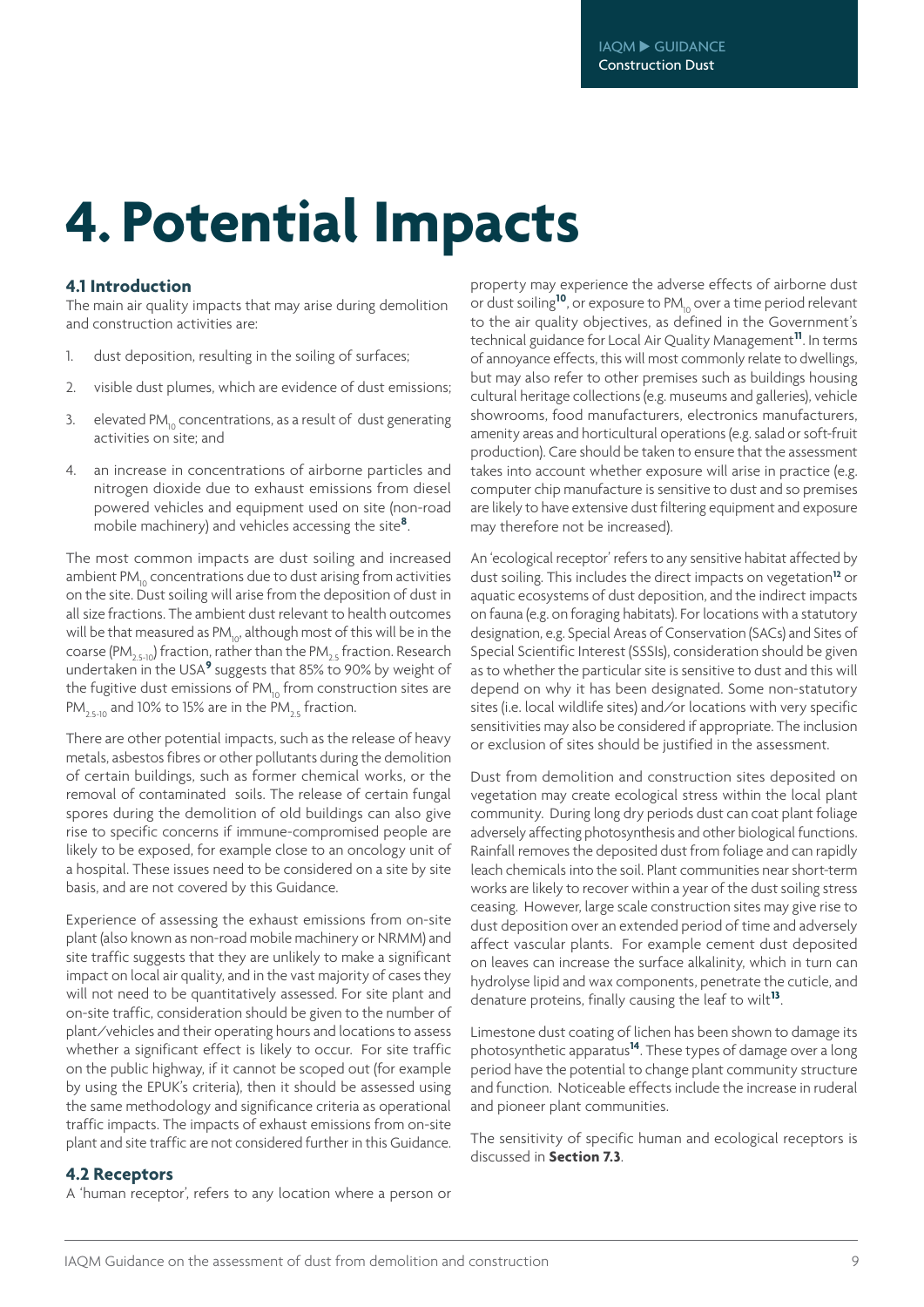#### **4.3 Risk of Dust Emissions**

The risk of dust emissions from a demolition/construction site causing loss of amenity and/or health or ecological impacts is related to:

- the activities being undertaken (demolition, number of vehicles and plant etc.);
- the duration of these activities:
- the size of the site;
- the meteorological conditions (wind speed, direction and rainfall);
- the proximity of receptors to the activities;
- the adequacy of the mitigation measures applied to reduce or eliminate dust; and
- the sensitivity of the receptors to dust.

The quantity of dust emitted from construction operations will be related to the area of land being worked, and the level of construction activity (nature, magnitude and duration). Emissions from construction vehicles passing over unpaved ground can be particularly important. These will be related to the silt content of the soil (defined by the US Environmental Protection Agency as particles smaller than 75 micrometres [µm] in diameter), as well as the speed and weight of the vehicle, the soil moisture content, the distance covered and the frequency of vehicle movements.

The wind direction, wind speed and rainfall, at the time when a construction activity is taking place, will also influence whether there is likely to be a dust impact. Due to the variability of the weather, it is impossible to predict what the weather conditions will be when specific construction activities are being undertaken.

Local wind speed and direction influences the dispersion of dust. This will depend on the frequency that the receptor is downwind and the distance of the receptors from the construction activities. Higher wind speeds will result in the highest potential for release of dust from a site. Buildings, structures and trees can also influence dispersion.

Adverse impacts can occur in any direction from a site. They are, however, more likely to occur downwind of the prevailing wind direction and/or close to the site. It should be noted that the 'prevailing' wind direction is usually the most frequent direction over a long period such as a year; whereas construction activity may occur over a period of weeks or months during which the most frequent wind direction might be quite different. The most frequent wind direction may also not be the direction from which the wind speeds are highest. The use of the prevailing wind direction in the assessment of risk is most useful, therefore, for construction projects of long duration.

Dust impacts are more likely to occur during drier periods, as rainfall acts as a natural dust suppressant.

Impacts during the summer and winter months are generally different, and if it can be guaranteed that the construction will

take place during a particular season (with this enforced through a planning condition, for example), consideration could be given to using seasonal wind and rainfall data. This type of guarantee is not usual because the start of construction depends on many factors.

Local conditions also need to be accounted for. Topography and natural barriers (e.g. woodland) will reduce airborne concentrations due to impaction. In addition, if the locality has a history of dust generating activities, such as quarrying, a given level of additional dust may be more acceptable, i.e. more readily tolerated, than in a suburban residential area. Alternatively, impacts may be less acceptable, where nearby residents have become sensitised to dust, have a history of complaining and may therefore be more likely to complain about a new dust source. Similarly, in rural areas agricultural activities may generate dust and this should be taken into account in the assessment of risk.

For PM<sub>10</sub>, Defra's background concentrations and/or any local monitoring and modelling data can be used to determine whether the 24-hour mean objective is likely to be exceeded as a result of the construction activities. The risk of  $PM_{10}$  exceedences will be greatest at receptors very close to the site boundary, especially if combined with  $PM_{10}$  from a major road, or other source.

**8** In the UK the maximum permitted sulphur content of fuels used in road and off-road applications is 10 ppm, and therefore sulphur dioxide is no longer a significant pollutant from these sources. **<sup>9</sup>** Background Document for Revisions to Fine Fraction Ratios Used for AP-42 Fugitive Dust Emission Factors Prepared by Midwest Research Institute (Chatten Cowherd, MRI Project Leader), For Western Governors' Association Western Regional Air Partnership (WRAP), MRI Project No. 110397, Finalized November 1, 2006.

**<sup>10</sup>**Occupational settings are relevant in terms of annoyance effects. **<sup>11</sup>** Local Air Quality Management Technical Guidance LAQM. TG(09), Defra, February 2009.

**<sup>13</sup>** Guderian R. 1986. Terrestrial ecosystems: particulate deposition. In: Air Pollutants and Their Effects on the Terrestrial Ecosystem (Legge AH, Krupa SV, eds). Advances in Environmental Science and Technology, Vol. 18. 339-363, Wiley, New York, USA.

**<sup>14</sup>** Arianoutsou M, Lanaras T, Zaharopoulou A. 1993. Influence of dust from a limestone quarry on chlorophyll degradation of the lichen Physcia adscendens (Fr.) Oliv. Bulletin of Environmental Contaminants and Toxicology, 50: 852–855.

**<sup>12</sup>** A Farmer, 1993, The Effects of Dust on Vegetation - A Review, Environmental Pollution 79, 63-75.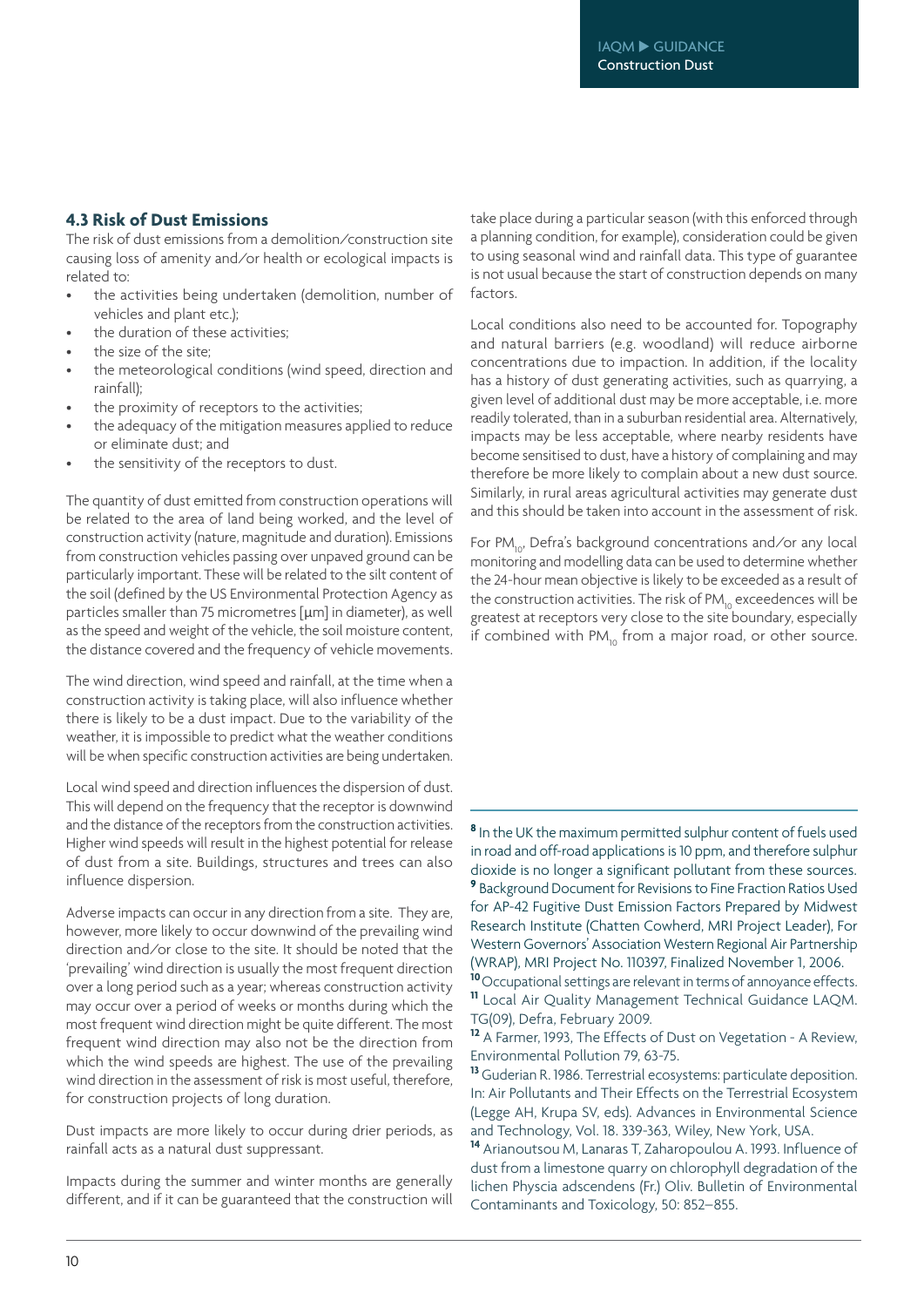## **5. Assessment Procedure**

This guidance provides a framework for the assessment of risk. Every site is different and therefore this guidance cannot be too prescriptive and professional judgement is required (see **Section 11**). Any judgements must be fully auditable in the dust assessment report, with the source(s) defined and choice of dust risk category justified for each activity (see below). Where justification cannot be given, a precautionary approach must be taken and the highest level of mitigation recommended.

Activities on construction sites have been divided into four types to reflect their different potential impacts. These are:

- demolition:
- earthworks:
- construction; and
- trackout.

The potential for dust emissions is assessed for each activity that is likely to take place. Obviously, if an activity is not taking place, e.g. demolition, then it does not need to be assessed.

The assessment methodology considers three separate dust impacts:

- annoyance due to dust soiling:
- the risk of health effects due to an increase in exposure to PM<sub>10</sub>; and
- harm to ecological receptors

with account being taken of the sensitivity of the area that may experience these effects.

The assessment is used to define appropriate mitigation measures**<sup>15</sup>** to ensure that there will be no significant effect.

The assessment steps are summarised below and in **Figure 1**.

**STEP 1** is to screen the requirement for a more detailed assessment.

No further assessment is required if there are no receptors within a certain distance of the works.

**STEP 2** is to assess the risk of dust impacts. This is done separately for each of the four activities (demolition; earthworks; construction; and trackout) and takes account of:

- the scale and nature of the works, which determines the potential dust emission magnitude (**STEP 2A**); and
- the sensitivity of the area (**STEP 2B**).

These factors are combined in **STEP 2C** to give the risk of dust impacts.

Risks are described in terms of there being a low, medium or high risk of dust impacts for each of the four separate potential activities. Where there are low, medium or high risks of an impact, then site-specific mitigation will be required, proportionate to the level of risk.

Based on the threshold criteria and professional judgement one or more of the groups of activities may be assigned a 'negligible' risk. Such cases could arise, for example, because the scale is very small and there are no receptors near to the activity.

**STEP 3** is to determine the site-specific mitigation for each of the four potential activities in **STEP 2**. This will be based on the risk of dust impacts identified in **STEP 2**. Where a local authority has issued guidance on measures to be adopted at demolition / construction sites, these should also be taken into account.

**STEP 4** is to examine the residual effects and to determine whether or not these are significant.

**STEP 5** is to prepare the dust assessment report.



**Photo credit: Hannah Dalton**

**<sup>15</sup>** There is little legislation that explicitly seeks to control dust emissions from construction sites. Certain equipment/processes on construction sites are controlled under The Environmental Permitting (England and Wales) Regulations 2010, and equivalent legislation in Scotland and Northern Ireland. Dust is controlled indirectly, through the duty of care provisions for waste under Part 11, Environmental Protection Act 1990 (EPA) (applicable to England, Wales and Scotland) with respect to the transport of waste materials. Part III of the EPA includes provisions for Statutory Nuisance (see **Section 2** on Terminology). Exhaust emission from road vehicles and non-road mobile machinery (NRMM) are controlled through European Directives.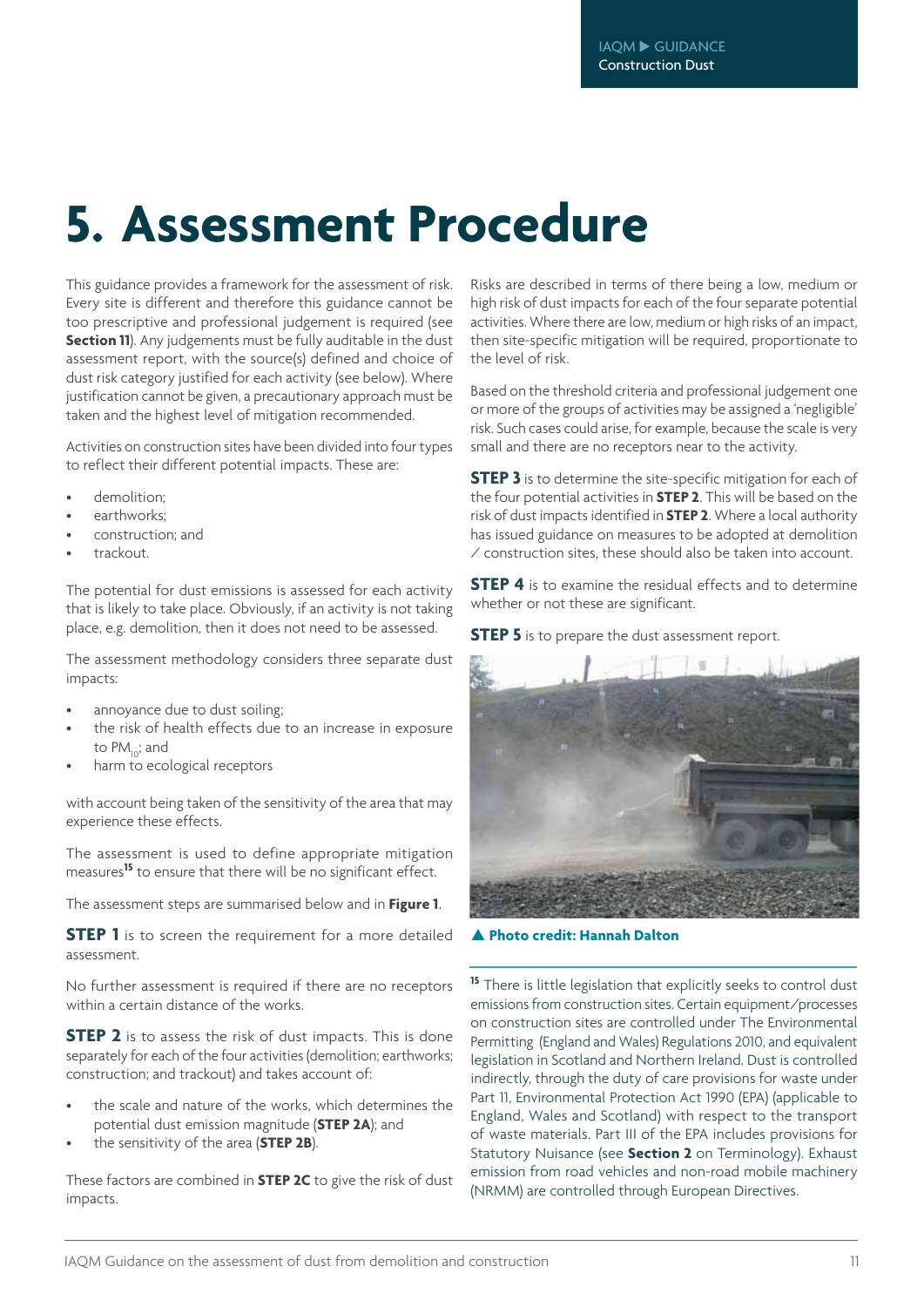IAQM ▶ GUIDANCE Construction Dust

#### **Figure 1: Steps to Perform a Dust Assessment**

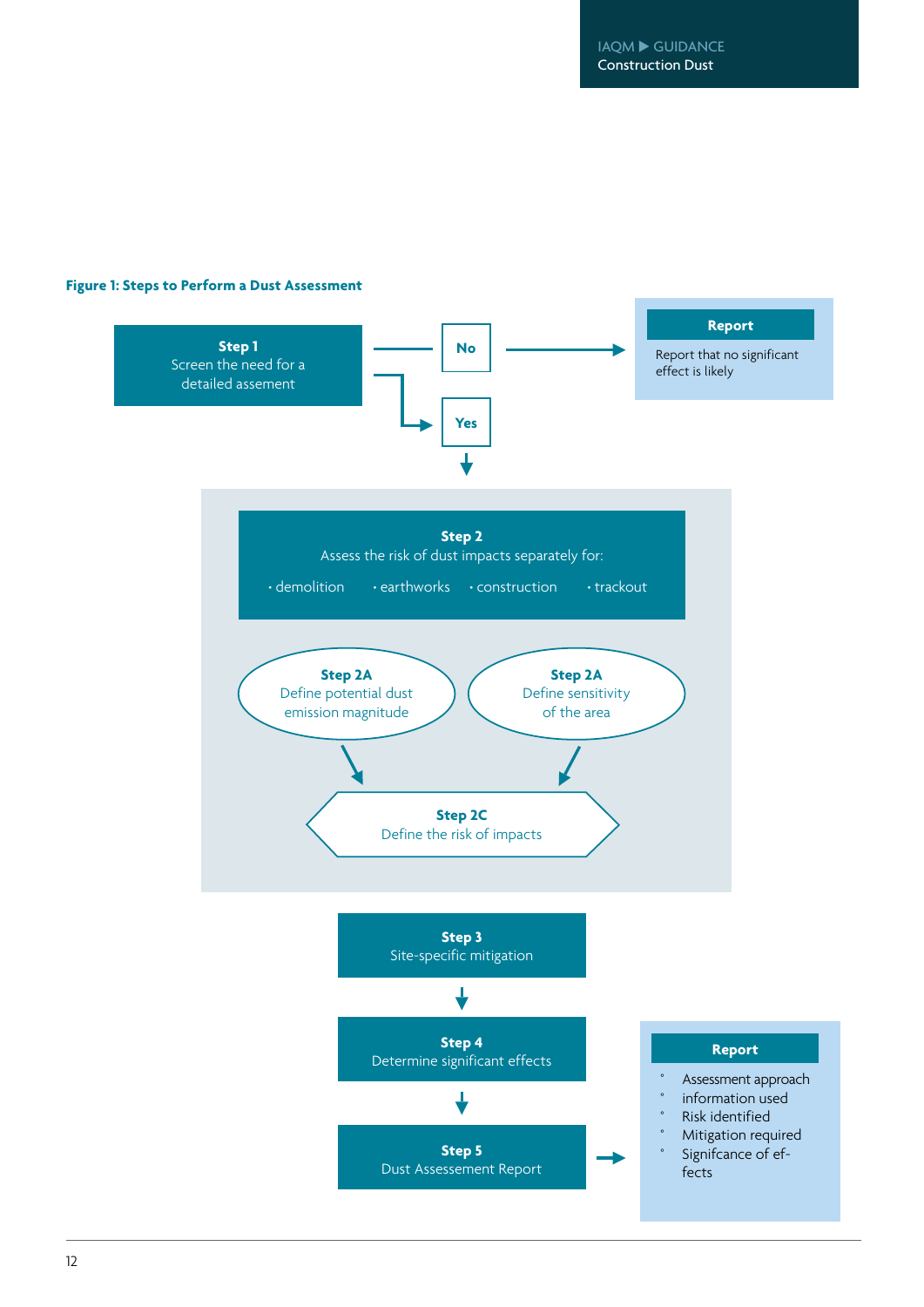### **6. STEP 1: Screen the Need for a Detailed Assessment**

#### **Box 1: Screening Criteria**

An assessment will normally be required where there is: a 'human receptor' within:

- 350 m of the boundary of the site; or
- 50 m of the route(s) used by construction vehicles on the public highway, up to 500 m from the site entrance(s).
- an 'ecological receptor' within:
	- 50 m of the boundary of the site; or
	- 50 m of the route(s) used by construction vehicles on the public highway, up to 500 m from the site entrance(s).

This step is deliberately chosen to be conservative, and will require assessments for most schemes. The distances cited here, and in subsequent sections, take account of the exponential decline in both airborne concentrations and the rate of deposition with distance, as well as practical experience of members of the Working Group.

Where the need for a more detailed assessment is screened out, it can be concluded that the level of risk is "negligible", and any effects will be not be significant.



#### **Photo credit: Roger Barrowcliffe**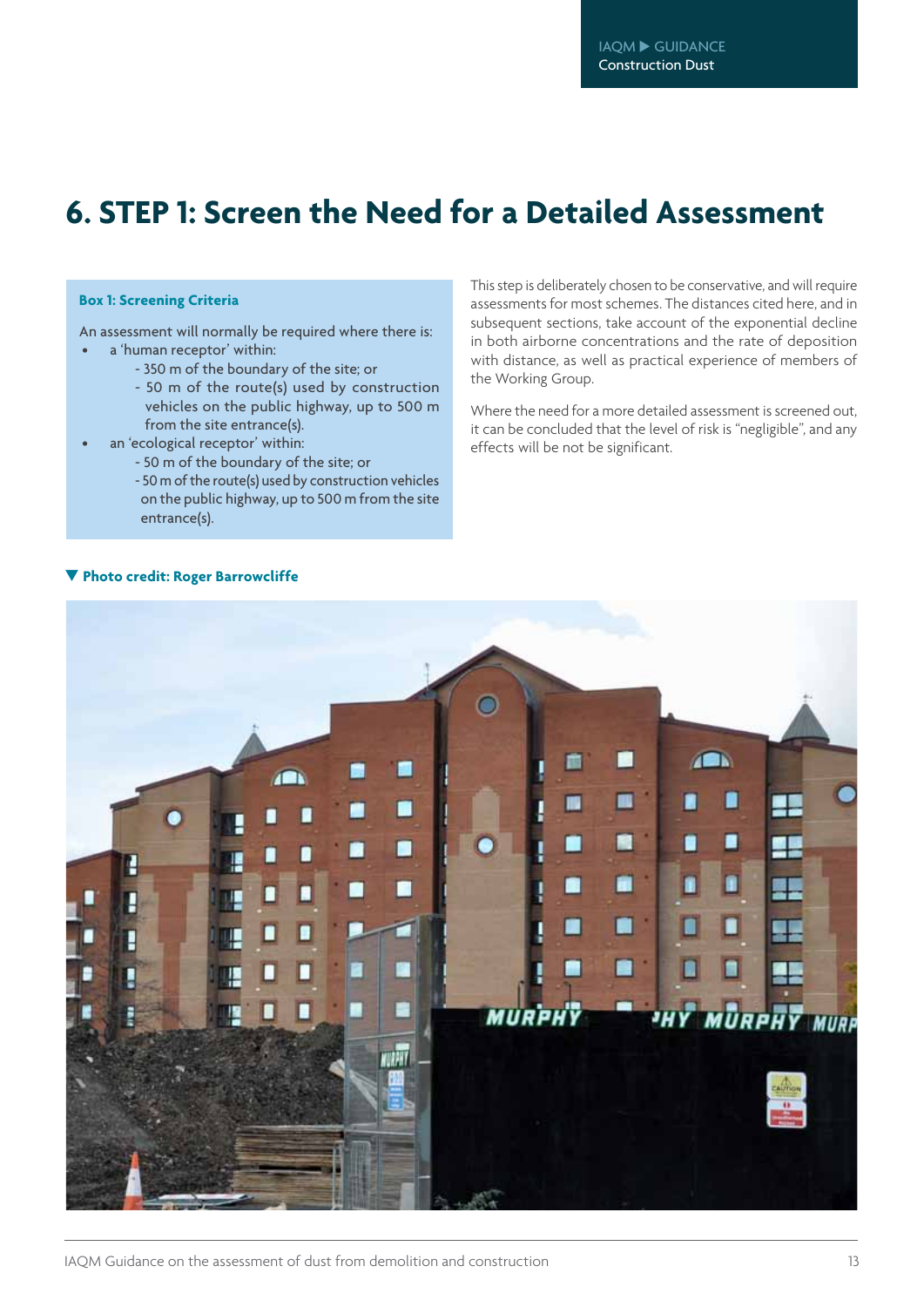### **7. STEP 2: Assess the Risk of Dust Impacts**

#### **7.1 Introduction**

The risk of dust arising in sufficient quantities to cause annoyance and/or health and/or ecological impacts should be determined using four risk categories: negligible, low, medium and high risk. A site is allocated to a risk category based on two factors:

- the scale and nature of the works, which determines the potential dust emission magnitude as small, medium or large (**STEP 2A**); and
- the sensitivity of the area to dust impacts (**STEP 2B**), which is defined as low, medium or high sensitivity .

These two factors are combined in **STEP 2C** to determine the risk of dust impacts with no mitigation applied. The risk category assigned to the site can be different for each of the four potential activities (demolition, earthworks, construction and trackout). More than one of these activities may occur on a site at any one time.

Where appropriate, the site can be divided into 'zones' for the dust risk assessment. This may result in different mitigation levels being applied to each zone. This could be where different parts of a large site are different distances from the nearest receptors, or where development activities move away from a receptor through time on a large scheme.

However, on complex sites where activities are not easily segregated the mitigation appropriate for the highest risk category should be applied. The aim is to ensure that it is clear what mitigation is supposed to be implemented on a site and to make auditing this simpler.

#### **Box 2: Technical Competency of Assessor**

The following risk assessment procedure requires 'professional judgement'. Those who are responsible for making this judgement must be able to demonstrate technical competency in the assessment of dust impacts. It is difficult to define precisely who has sufficient experience and expertise to make reasonable judgements, but, a person with full Membership of IAQM *and* experience of assessing dust impacts for a minimum of 10 diverse projects, including some complex multi-phase projects and similar projects to that being assessed, is likely to be technically competent.

IAQM is the only professional body specifically for air quality practitioners in the UK, although there are a number of more general environmental professional bodies, whose members may be competent.

Every site is different in terms of timing (seasonality), building type (construction materials), duration and scale (area, volume and height), and therefore professional judgement must be applied by a technically competent assessor (see **Box 2**) when allocating activities into one of the three potential dust emission magnitude categories. Justification of the category used must be stated in the report. Where there is doubt, the higher risk category should be applied (e.g. if the site is assessed as low/ medium then mitigation appropriate to a medium site should be applied). Further information on professional judgement is provided in **Section 11**.

#### **7.2STEP2A-DefinethePotentialDustEmissionMagnitude**

The dust emission magnitude is based on the scale of the anticipated works and should be classified as Small, Medium, or Large.

The following are examples of how the potential dust emission magnitude for different activities can be defined. Note that, in each case, not all the criteria need to be met, and that other criteria may be used if justified in the assessment:

**Demolition**: Example definitions for demolition are:

- **Large:** Total building volume > 50,000 m<sup>3</sup>, potentially dusty construction material (e.g. concrete), on-site crushing and screening, demolition activities >20 m above ground level;
- **Medium:** Total building volume  $20,000 \text{ m}^3 50,000 \text{ m}^3$ , potentially dusty construction material, demolition activities 10-20 m above ground level; and
- **• Small:** Total building volume <20,000 m<sup>3</sup>, construction material with low potential for dust release (e.g. metal cladding or timber), demolition activities <10 m above ground, demolition during wetter months.

**Earthworks:** Earthworks will primarily involve excavating material, haulage, tipping and stockpiling. This may also involve levelling the site and landscaping. Example definitions for earthworks are:

- **Large**: Total site area >10,000 m<sup>2</sup>, potentially dusty soil type (e.g. clay, which will be prone to suspension when dry due to small particle size), >10 heavy earth moving vehicles active at any one time, formation of bunds >8 m in height, total material moved >100,000 tonnes;
- **Medium**: Total site area 2,500 m<sup>2</sup> 10,000 m<sup>2</sup>, moderately dusty soil type (e.g. silt), 5-10 heavy earth moving vehicles active at any one time, formation of bunds 4 m - 8 m in height, total material moved 20,000 tonnes – 100,000 tonnes; and
- **Small**: Total site area <2,500 m<sup>2</sup>, soil type with large grain size (e.g. sand), <5 heavy earth moving vehicles active at any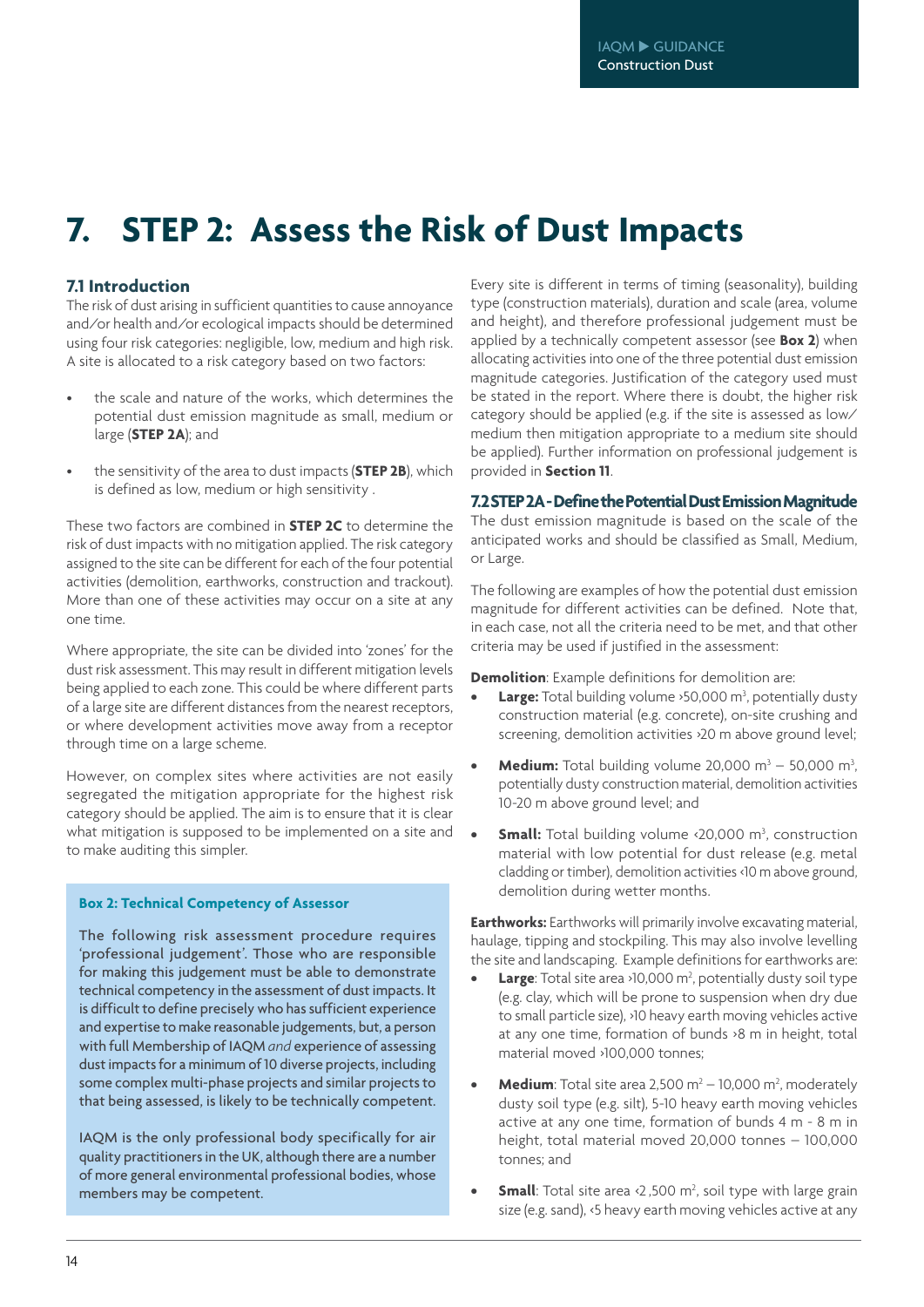#### **Box 3: Crushing and Screening**

Mobile crushing equipment can be a significant source of dust associated with the demolition phase. This equipment is regulated by District Councils or Unitary Authorities in England and Wales, SEPA in Scotland and District Councils in Northern Ireland, under the Environmental Permitting Regulations 2010 in England and Wales, and equivalent legislation in Scotland and Northern Ireland.

Equipment should be designed and operated in accordance with the most recent version of Process Guidance Note 3/16 for Mobile Crushing and Screening (note this is under review).

Professional judgement will be required to determine how the use of crushing and screening equipment will affect the dust emission magnitude. For example, it may be appropriate to increase the dust emission magnitude by one or more classes.

one time, formation of bunds <4 m in height, total material moved <20,000 tonnes, earthworks during wetter months.

**Construction:** The key issues when determining the potential dust emission magnitude during the construction phase include the size of the building(s)/infrastructure, method of construction, construction materials, and duration of build. Example definitions for construction are:

- **Large:** Total building volume >100,000 m<sup>3</sup>, on site concrete batching, sandblasting;
- **Medium:** Total building volume  $25,000 \text{ m}^3 100,000 \text{ m}^3$ , potentially dusty construction material (e.g. concrete), on site concrete batching; and
- **• Small:** Total building volume <25,000 m<sup>3</sup>, construction material with low potential for dust release (e.g. metal cladding or timber).

**Trackout:** Factors which determine the dust emission magnitude are vehicle size, vehicle speed, vehicle numbers, geology and duration. As with all other potential sources, professional judgement must be applied when classifying trackout into one of the dust emission magnitude categories. Example definitions for trackout are:

- **Large:** >50 HDV (>3.5t) outward movements<sup>16</sup> in any one day<sup>17</sup>. potentially dusty surface material (e.g. high clay content), unpaved road length >100 m;
- **Medium**: 10-50 HDV (>3.5t) outward movements<sup>16</sup> in any one day**<sup>17</sup>**, moderately dusty surface material (e.g. high clay content), unpaved road length 50 m – 100 m; and
- **Small**: <10 HDV (>3.5t) outward movements<sup>16</sup> in any one

#### **Box 4: Concrete Batching Plant**

| Concrete batching equipment is regulated by District<br>Councils or Unitary Authorities in England and Wales,<br>SEPA in Scotland and District Councils in Northern Ireland<br>under the Environmental Permitting Regulations 2010 and<br>equivalent legislation in Scotland and Northern Ireland. |
|----------------------------------------------------------------------------------------------------------------------------------------------------------------------------------------------------------------------------------------------------------------------------------------------------|
| Such equipment should be operated in accordance with the<br>latest version of Process Guidance Note 3/1 on Guidance<br>for Blending, Packing, Loading, Unloading and Use of Bulk<br>Cement.                                                                                                        |
| Professional judgement will be required to determine how<br>the use of concrete batching equipment will affect the dust<br>emission magnitude. For example, it may be appropriate<br>to increase the dust emission magnitude by one or more<br>classes.                                            |

day**<sup>17</sup>**, surface material with low potential for dust release, unpaved road length <50 m.

These numbers are for vehicles that leave the site after moving over unpaved ground, where they will accumulate mud and dirt that can be tracked out onto the public highway.

**<sup>16</sup>** A vehicle movement is a one way journey. i.e. from A to B, and excludes the return journey.

**<sup>17</sup>** HDV movements during a construction project vary over its lifetime, and the number of movements is the maximum not the average.

#### **Box 5: Importance of Dust Raised by Vehicles**

Research**<sup>a</sup>** carried out in the United States, has shown that haul trucks generate the majority of dust emissions from surface mining sites, accounting for an estimated 78%-97% of total dust emissions. Vehicles using unpaved haul roads in UK construction sites will lead to the release of dust via the same mechanical processes (i.e. re-suspension) and are likely to be a dominant source. Emissions will also arise from vehicles travelling over any unpaved ground on a construction site.

**<sup>a</sup>** W.R and J.A.Organiscak, undated, Evaluation of dust exposure to truck drivers following the lead haul truck, NIOSH, www.cdc.gov/niosh/mining/UserFiles/works/ pdfs/eodet.pdf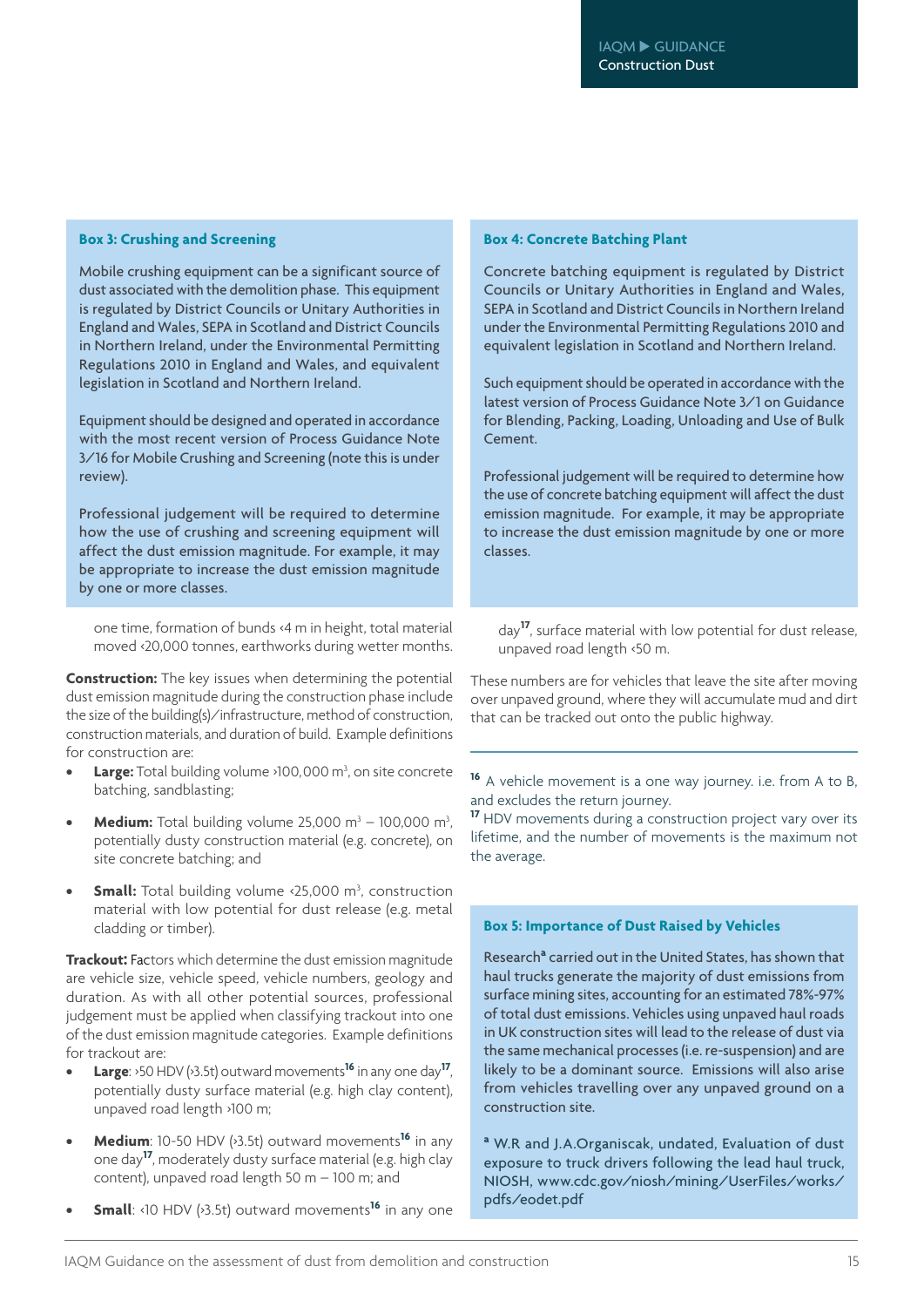It may be useful to set out the dust emission magnitude for each activity as shown in the example in **Table 1**.

| <b>Activity</b> | <b>Dust Emission Magnitude</b> |
|-----------------|--------------------------------|
| Demolition      | Large                          |
| Earthworks      | Large                          |
| Construction    | <b>Medium</b>                  |
| Trackout        | Small                          |

#### Table 1: Example of the How the Dust Emission Magnitude for a Site Could be Presented

#### **7.3 Step 2B - Define the Sensitivity of the Area**

The sensitivity of the area takes account of a number of factors:

- the specific sensitivities of receptors in the area;
- the proximity and number of those receptors;
- in the case of  $PM_{10}$ , the local background concentration; and
- site-specific factors, such as whether there are natural shelters, such as trees, to reduce the risk of wind-blown dust.

The type of receptors at different distances from the site boundary or, if known, from the dust generating activities, should be included. Consideration also should be given to the number of 'human receptors'. Exact counting of the number of 'human receptors', is not required. Instead it is recommended that judgement is used to determine the approximate number of receptors *(a residential unit is one receptor)* within each distance band. For receptors which are not dwellings professional judgement should be used to determine the number of human receptors for use in the tables, for example a school is likely to be treated as being in the >100 receptor category.

The likely routes the construction traffic will use should also be included to enable the presence of trackout receptors to be included in the assessment. As general guidance, without site-specific mitigation, trackout may occur along the public highway up to 500 m from large sites (as defined in **STEP 2A**), 200 m from medium sites and 50 m from small sites, as measured from the site exit.

A number of attempts have been made to categorise receptors into high, medium and low sensitivity categories; however, there is no unified sensitivity classification scheme that covers the quite different potential effects on property, human health and ecological receptors.

A series of boxes provide guidance on the sensitivity of different types of receptor to dust soiling (**Box 6**), health effects (**Box 7**) and ecological effects (**Box 8**).

In all cases the specific circumstances should be taken into account and may mean that on occasion the examples given will be subject to exceptions. For instance, the first occupants moving into residential dwellings on a large phased housing development, may reasonably be expected to be less sensitive to dust soiling effects (albeit for a limited time) than other residential receptors. **Box 9** contains additional factors that may need to be taken into account.

#### **Box 6: Sensitivities of People to Dust Soiling Effects**

For the sensitivity of people and their property to soiling, the IAQM recommends that the air quality practitioner uses professional judgement to identify where on the spectrum between high and low sensitivity a receptor lies, taking into account the following general principles:

#### **High sensitivity receptor – surrounding land where:**

- users can reasonably expect enjoyment of a high level of amenity; or
- the appearance, aesthetics or value of their property would be diminished by soiling; and
- the people or property would reasonably be expected to be present continuously, or at least regularly for extended periods, as part of the normal pattern of use of the land.
- indicative examples include dwellings, museums andother culturally important collections, medium andlong term car parksb and car showrooms. **►**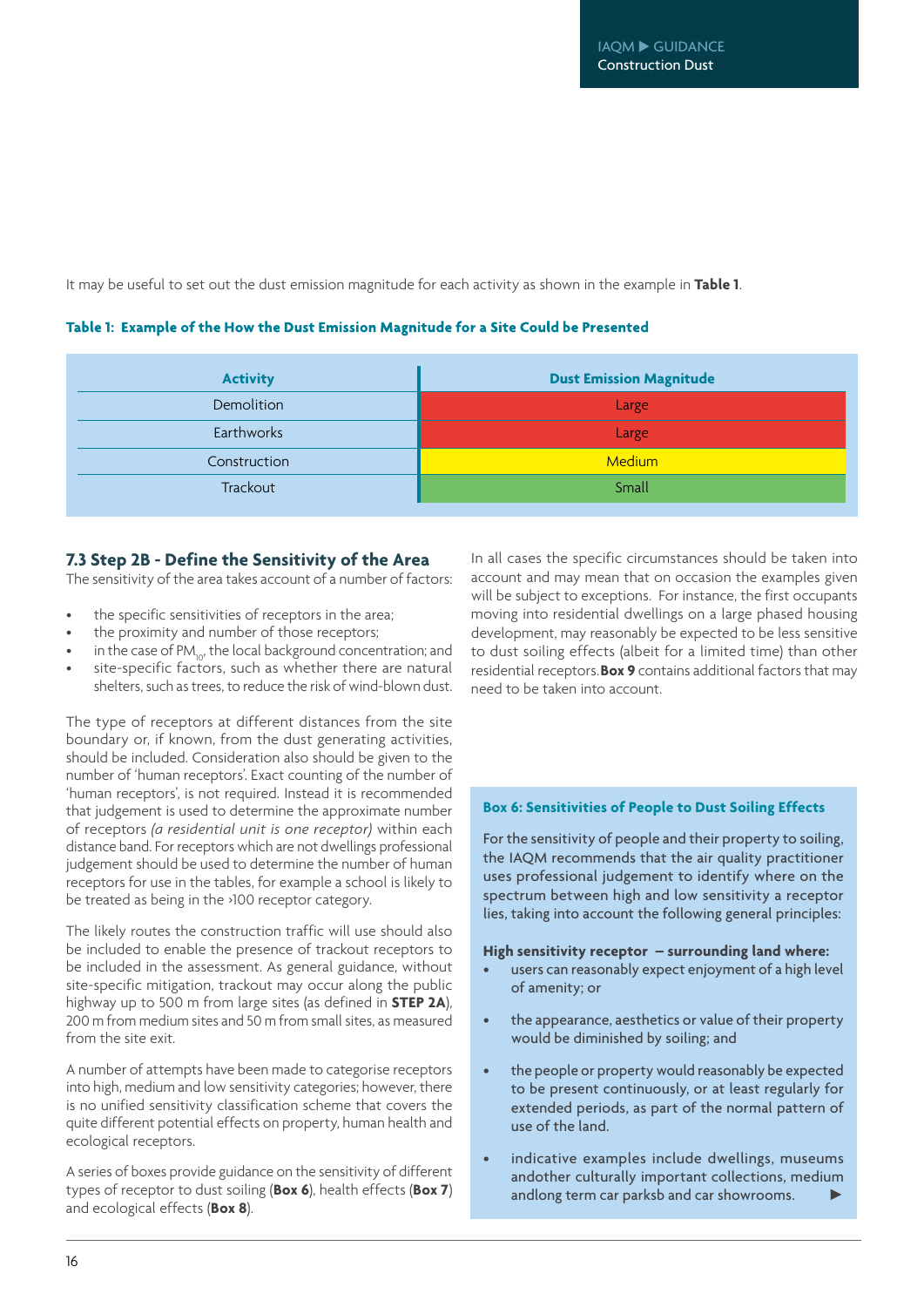#### **Medium sensitivity receptor**

- users would expect**<sup>a</sup>** to enjoy a reasonable level of amenity, but would not reasonably expect**<sup>a</sup>** to enjoy the same level of amenity as in their home; or
- the appearance, aesthetics or value of their property could be diminished by soiling; or
- the people or property wouldn't reasonably be expected**<sup>a</sup>** to be present here continuously or regularly for extended periods as part of the normal pattern of use of the land.
- indicative examples include parks and places of work.

#### **Low sensitivity receptor**

- the enjoyment of amenity would not reasonably be expected**<sup>a</sup>** ; or
- property would not reasonably be expected<sup>a</sup> to be diminished in appearance, aesthetics or value by soiling; or
- there is transient exposure, where the people or property would reasonably be expected to be present only for limited periods of time as part of the normal pattern of use of the land.
- indicative examples include playing fields, farmland (unless commercially-sensitive horticultural), footpaths, short term car parks**<sup>b</sup>** and roads.

#### **<sup>a</sup>** People's expectations will vary depending on the existing dust deposition in the area, see **Section 4.2**.

**<sup>b</sup>**Car parks can have a range of sensitivities depending on the duration and frequency that people would be expected to park their cars there, and the level of amenity they could reasonably expect whilst doing so. Car parks associated with work place or residential parking might have a high level of sensitivity compared to car parks used less frequently and for shorter durations, such as those associated with shopping. Cases should be examined on their own merits.

#### **Box** 7: **Sensitivities** of People to the Health Effects of PM<sub>10</sub>

For the sensitivity of people to the health effects of  $PM_{10}$ , the IAQM recommends that the air quality practitioner assumes that there are three sensitivities based on whether or not the receptor is likely to be exposed to elevated concentrations over a 24-hour period, consistent with the Defra's advice for local air quality management (Defra. 2009, LAQM Technical Guidance LAQM.TG(O9).

#### **High sensitivity receptor**

- locations where members of the public are exposed over a time period relevant to the air quality objective for  $PM_{10}$  (in the case of the 24-hour objectives, a relevant location would be one where individuals may be exposed for eight hours or more in a day).**<sup>a</sup>**
- Indicative examples include residential properties. Hospitals, schools and residential care homes should also be considered as having equal sensitivity to residential areas for the purposes of this assessment.

#### **Medium sensitivity receptor**

- locations where the people exposed are workers<sup>b</sup>, and exposure is over a time period relevant to the air quality objective for PM $_{10}$  (in the case of the 24-hour objectives, a relevant location would be one where individuals may be exposed for eight hours or more in a day).
- indicative examples include office and shop workers, but will generally not include workers occupationally exposed to  $PM_{10}$ , as protection is covered by Health and Safety at Work legislation.

#### **Low sensitivity receptor**

- locations where human exposure is transient.**<sup>c</sup>**
- indicative examples include public footpaths, playing fields, parks and shopping streets.
- **<sup>a</sup>** This follows Defra guidance as set out in LAQM.TG(09).

**b** Notwithstanding the fact that the air quality objectives and limit values do not apply to people in the workplace, such people can be affected to exposure of PM<sub>10</sub>. However, they are considered to be less sensitive than the general public as a whole because those most sensitive to the effects of air pollution, such as young children are not normally workers. For this reason workers have been included in the medium sensitivty category.

**c** There are no standards that apply to short-term exposure, e.g. one or two hours, but there is still a risk of health impacts, albeit less certain.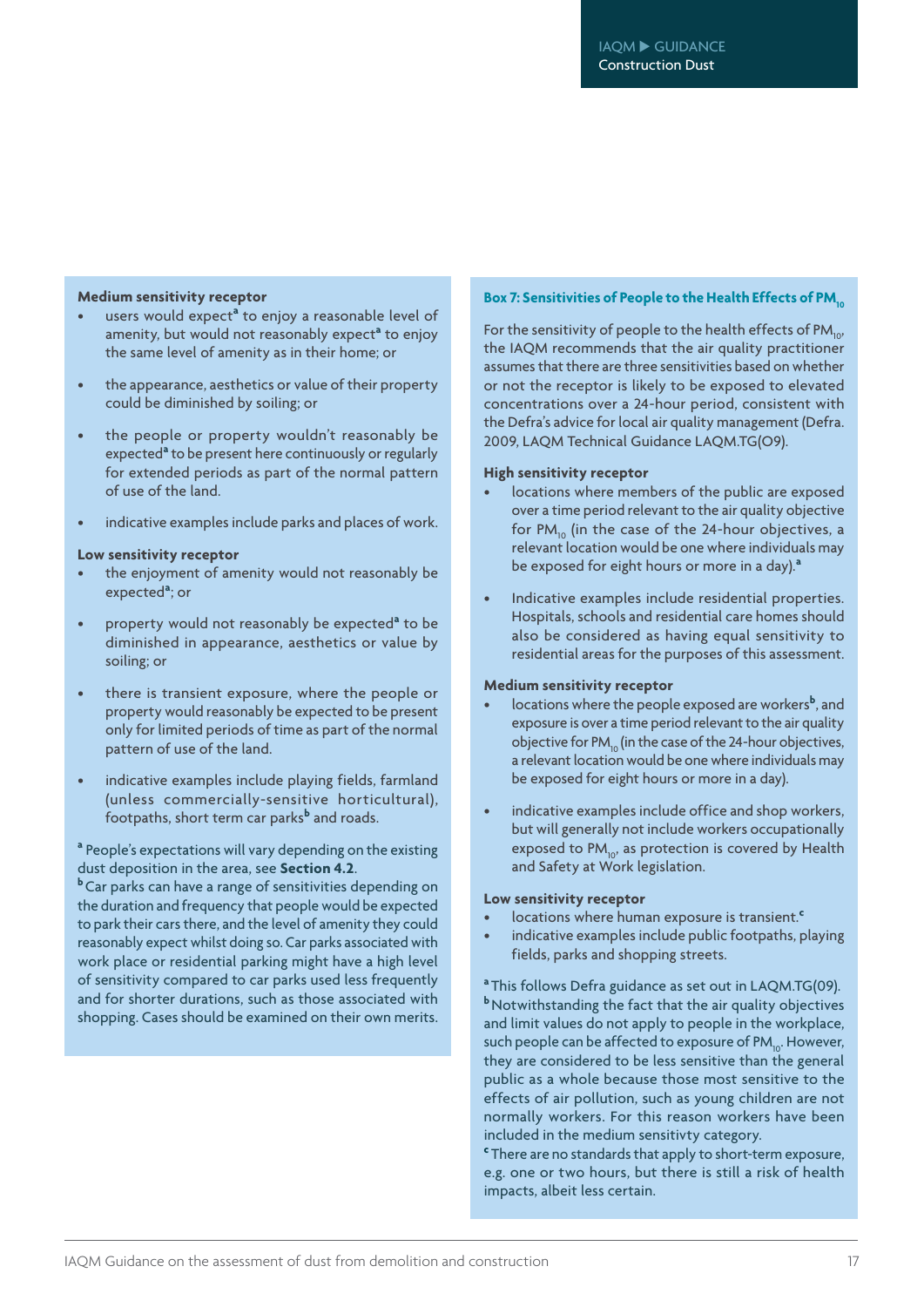#### **Box 8: Sensitivities of Receptors to Ecological Effects**

Dust deposition due to demolition, earthworks, construction and trackout has the potential to affect sensitive habitats and plant communities.

Dust can have two types of effect on vegetation: physical and chemical. Direct physical effects include reduced photosynthesis, respiration and transpiration through smothering. Chemical changes to soils or watercourses may lead to a loss of plants or animals for example via changes in acidity. Indirect effects can include increased susceptibility to stresses such as pathogens and air pollution. These changes are likely to occur only as a result of long-term demolition and construction works adjacent to a sensitive habitat. Often impacts will be reversible once the works are completed, and dust emissions cease.

The advice of an ecologist should be sought to determine the need for an assessment of dust impacts on sensitive habitats and plants<sup>a</sup>. Professional judgement is required to identify where on the spectrum between high and low sensitivity a receptor lies, taking into account the likely effect and the value of the ecological asset. A habitat may be highly valuable but not sensitive, alternatively it may be less valuable but more sensitive to dust deposition. Consequently, specialist ecological advice should also be sought to determine the sensitivity of the ecological receptors to dust impacts. In general most receptors will either be of high sensitivity or low sensitivity i.e. either sensitive or not to dust deposition. The following provides an example of possible sensitivities:

#### **High sensitivity receptor**

- locations with an international or national designation *and* the designated features may be affected by dust soiling; or
- locations where there is a community of a particularly dust sensitive species such as vascular species included in the Red Data List For Great Britain**<sup>b</sup>** .
- indicative examples include a Special Area of Conservation (SAC) designated for acid heathlands or a local site designated for lichens adjacent to the demolition of a large site containing concrete (alkali) buildings.

#### **Medium sensitivity receptor**

- locations where there is a particularly important plant species, where its dust sensitivity is uncertain or unknown; or
- locations with a national designation where the features may be affected by dust deposition.
- indicative example is a Site of Special Scientific Interest (SSSI) with dust sensitive features.

#### **Low sensitivity receptor**

- locations with a local designation where the features may be affected by dust deposition.
- indicative example is a local Nature Reserve with dust sensitive features.

<sup>a</sup> A Habitat Regulation Assessment of the site may be required as part of the planning process, if the site lies close to an internationally designated site i.e. Special Conservation Areas (SACs), Special Protection Areas (SPAs) designated under the Habitats Directive (92/43/EEC) and RAMSAR sites.

**b** Cheffing C. M. & Farrell L. (Editors) (2005), The Vascular Plant. Red Data List for Great Britain, Joint Nature Conservation Committee.

**Table 2**, **Table 3**, and **Table 4** show how the sensitivity of the area may be determined for dust soiling, human health and ecosystem impacts respectively. These tables take account of a number of factors which may influence the sensitivity of the area. When using these tables, it should be noted that distances are to the dust source and so a different area may be affected by trackout than by on-site works. The highest level of sensitivity from each table should be recorded. *It is not necessary to work through the whole of each table once it is clear that the highest level of sensitivity has been determined.*

While these tables are necessarily prescriptive, professional judgement may be used to determine alternative sensitivity categories, and the factors set out in **Box 9** may be useful to consider. Any judgements made should be fully documented. Whatever approach to determining sensitivity of the area is taken, it is important that the basis of the decision is documented, and **Table 5** presents an example of how the sensitivity of the area may be presented.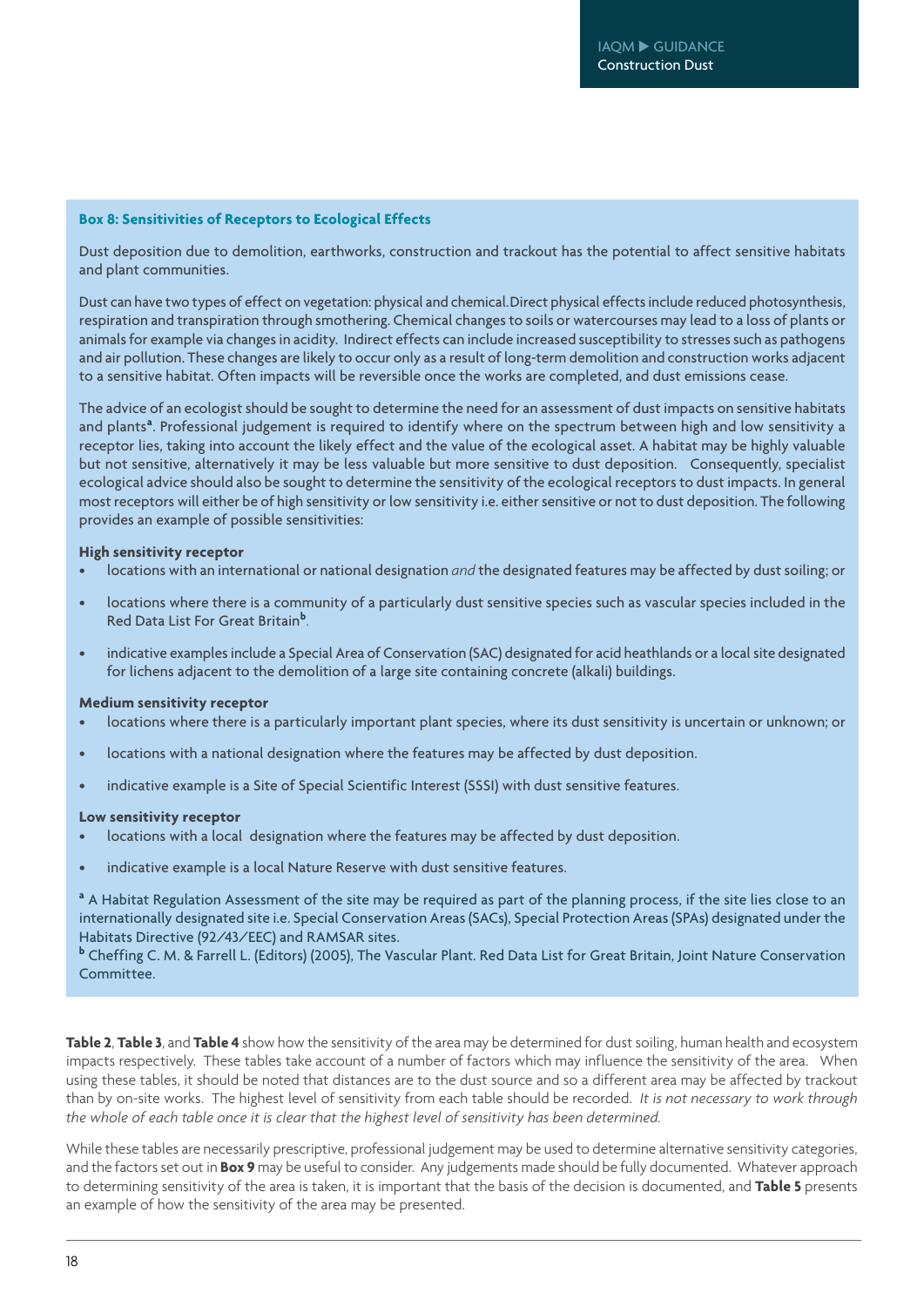#### **Box 9: Additional Factors to Consider when Determining the Sensitivity of the Area**

- any history of dust generating activities in the area;
- the likelihood of concurrent dust generating activity on nearby sites;
- any pre-existing screening between the source and the receptors;
- any conclusions drawn from analysing local meteorological data which accurately represent the area; and if relevant the season during which the works will take place;
- any conclusions drawn from local topography;
- duration of the potential impact, as a receptor may become more sensitive over time; and
- any known specific receptor sensitivities which go beyond the classifications given in this document.

| <b>Receptor</b><br><b>Sensitivity</b> | <b>Number</b><br>of |               |               | Distance from the Source (m) <sup>c</sup> |               |
|---------------------------------------|---------------------|---------------|---------------|-------------------------------------------|---------------|
|                                       | <b>Receptors</b>    | $\langle 20$  | $\cdot$ 50    | $\langle$ 100                             | $\langle$ 350 |
| <b>High</b>                           | $\cdot$ 100         | High          | High          | <b>Medium</b>                             | Low           |
|                                       | 10-100              | High          | <b>Medium</b> | Low                                       | Low           |
|                                       | $1 - 10$            | <b>Medium</b> | Low           | Low                                       | Low           |
| <b>Medium</b>                         | $\mathbf{v}$        | <b>Medium</b> | Low           | Low                                       | Low           |
| Low                                   | $\mathbf{v}$        | Low           | Low           | Low                                       | Low           |

#### **Table 2: Sensitivity of the Area to Dust Soiling Effects on People and Property <sup>a</sup> <sup>b</sup>**

**a** The sensitivity of the area should be derived for each of the four activities: demolition, construction, earthworks and trackout. See **STEP 2B**, **Box 6** and **Box 9.**

**b** Estimate the total number of receptors within the stated distance. Only the *highest level* of area sensitivity from the table needs to be considered. For example, if there are 7 high sensitivity receptors <20 m of the source and 95 high sensitivity receptors between 20 and 50 m, then the total of number of receptors <50 m is 102. The sensitivity of the area in this case would be high.

**c** For trackout, the distances should be measured from the side of the roads used by construction traffic. Without sitespecific mitigation, trackout may occur from roads up to 500 m from large sites, 200 m from medium sites and 50 m from small sites, as measured from the site exit. The impact declines with distance from the site, and it is only necessary to consider trackout impacts up to 50 m from the edge of the road.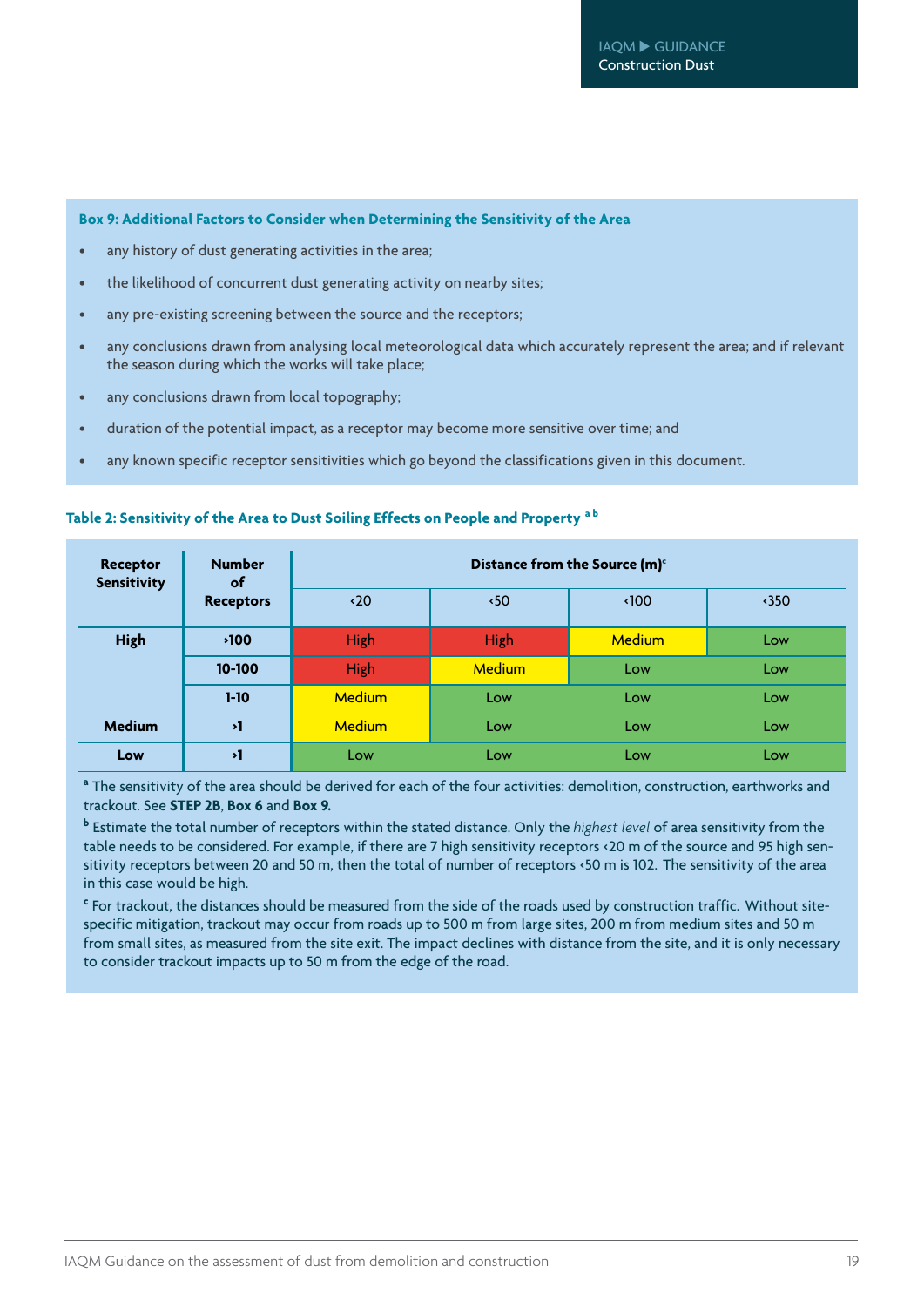| Receptor<br><b>Sensitivity</b> | <b>Annual</b><br>Mean PM <sub>10</sub>                                          | <b>Number of</b>       | Distance from the Source (m) <sup>e</sup> |             |             |               |      |
|--------------------------------|---------------------------------------------------------------------------------|------------------------|-------------------------------------------|-------------|-------------|---------------|------|
|                                | concentration <sup>c</sup>                                                      | Receptors <sup>d</sup> | $\langle 20$                              | ∢50         | ∢100        | $\langle 200$ | ∢350 |
| <b>High</b>                    | $32 \mu g/m^3$                                                                  | <b>&gt;100</b>         | High                                      | High        | <b>High</b> | Medium        | Low  |
|                                | $\frac{1}{8}$ ug/m <sup>3</sup> in                                              | 10-100                 | <b>High</b>                               | <b>High</b> | Medium      | Low           | Low  |
|                                | Scotland)                                                                       | $1 - 10$               | High                                      | Medium      | Low         | Low           | Low  |
|                                | 28-32 $\mu$ g/m <sup>3</sup>                                                    | ∗100                   | High                                      | High        | Medium      | Low           | Low  |
|                                | $(16-18 \mu g/m^3)$ in                                                          | 10-100                 | High                                      | Medium      | Low         | Low           | Low  |
|                                | Scotland)                                                                       | $1 - 10$               | High                                      | Medium      | Low         | Low           | Low  |
|                                | 24-28 $\mu$ g/m <sup>3</sup>                                                    | ∗100                   | High                                      | Medium      | Low         | Low           | Low  |
|                                | $(14-16 \mu g/m^3)$ in<br>Scotland)                                             | 10-100                 | High                                      | Medium      | Low         | Low           | Low  |
|                                |                                                                                 | $1 - 10$               | Medium                                    | Low         | Low         | Low           | Low  |
|                                | $\cdot$ 24 µg/m <sup>3</sup><br>$\left($ < 14 µg/m <sup>3</sup> in<br>Scotland) | <b>&gt;100</b>         | Medium                                    | Low         | Low         | Low           | Low  |
|                                |                                                                                 | 10-100                 | Low                                       | Low         | Low         | Low           | Low  |
|                                |                                                                                 | $1 - 10$               | Low                                       | Low         | Low         | Low           | Low  |
| <b>Medium</b>                  | $32 \mu g/m^3$<br>$\frac{1}{2}$ 18 µg/m <sup>3</sup> in<br>Scotland)            | 510                    | <b>High</b>                               | Medium      | Low         | Low           | Low  |
|                                |                                                                                 | $1 - 10$               | Medium                                    | Low         | Low         | Low           | Low  |
|                                | 28-32 $\mu$ g/m <sup>3</sup><br>$(16-18 \mu g/m^3)$ in<br>Scotland)             | $\mathbf{10}$          | Medium                                    | Low         | Low         | Low           | Low  |
|                                |                                                                                 | $1 - 10$               | Low                                       | Low         | Low         | Low           | Low  |
|                                | 24-28 $\mu$ g/m <sup>3</sup><br>$(14-16 \mu g/m^3)$ in<br>Scotland)             | $\mathbf{10}$          | Low                                       | Low         | Low         | Low           | Low  |
|                                |                                                                                 | $1 - 10$               | Low                                       | Low         | Low         | Low           | Low  |
|                                | $\cdot$ 24 µg/m <sup>3</sup>                                                    | 510                    | Low                                       | Low         | Low         | Low           | Low  |
|                                | $\left($ < 14 µg/m <sup>3</sup> in<br>Scotland)                                 | $1-10$                 | Low                                       | Low         | Low         | Low           | Low  |
| Low                            |                                                                                 | 21                     | Low                                       | Low         | Low         | Low           | Low  |

#### **Table 3: Sensitivity of the Area to Human Health Impacts <sup>a</sup> <sup>b</sup>**

**a** The sensitivity of the area should be derived for each of the four activities: demolition, construction, earthworks and trackout. See **STEP 2B**, **Box 7** and **Box 9**.

**b** Estimate the total within the stated distance (e.g. the total within 350 m and not the number between 200 and 350 m), noting that only the **highest level** of area sensitivity from the table needs to be considered. For example, if there are 7 high sensitivity receptors <20 m of the source and 95 high sensitivity receptors between 20 and 50 m, then the total of number of receptors <50 m is 102. If the annual mean PM $_{\rm lo}$  concentration is 29  $\mu$ g/m $^3$ , the sensitivity of the area would be high.

**c** Most straightforwardly taken from the national background maps, but should also take account of local sources. The values are based on 32 µg/m<sup>3</sup> being the annual mean concentration at which an exceedence of the 24-hour objective is likely in England, Walesand Northern Ireland. In Scotland there is an annual mean objective of  $18\mu$ g/m<sup>3</sup>.

**d** In the case of high sensitivity receptors with high occupancy (such as schools or hospitals) approximate the number of people likely to be present. In the case of residential dwellings, just include the number of properties.

**e** For trackout, the distances should be measured from the side of the roads used by construction traffic. Without sitespecific mitigation, trackout may occur from roads up to 500 m from large sites, 200 m from medium sites and 50 m from small sites, as measured from the site exit. The impact declines with distance from the site, and it is only necessary to consider trackout impacts up to 50 m from the edge of the road.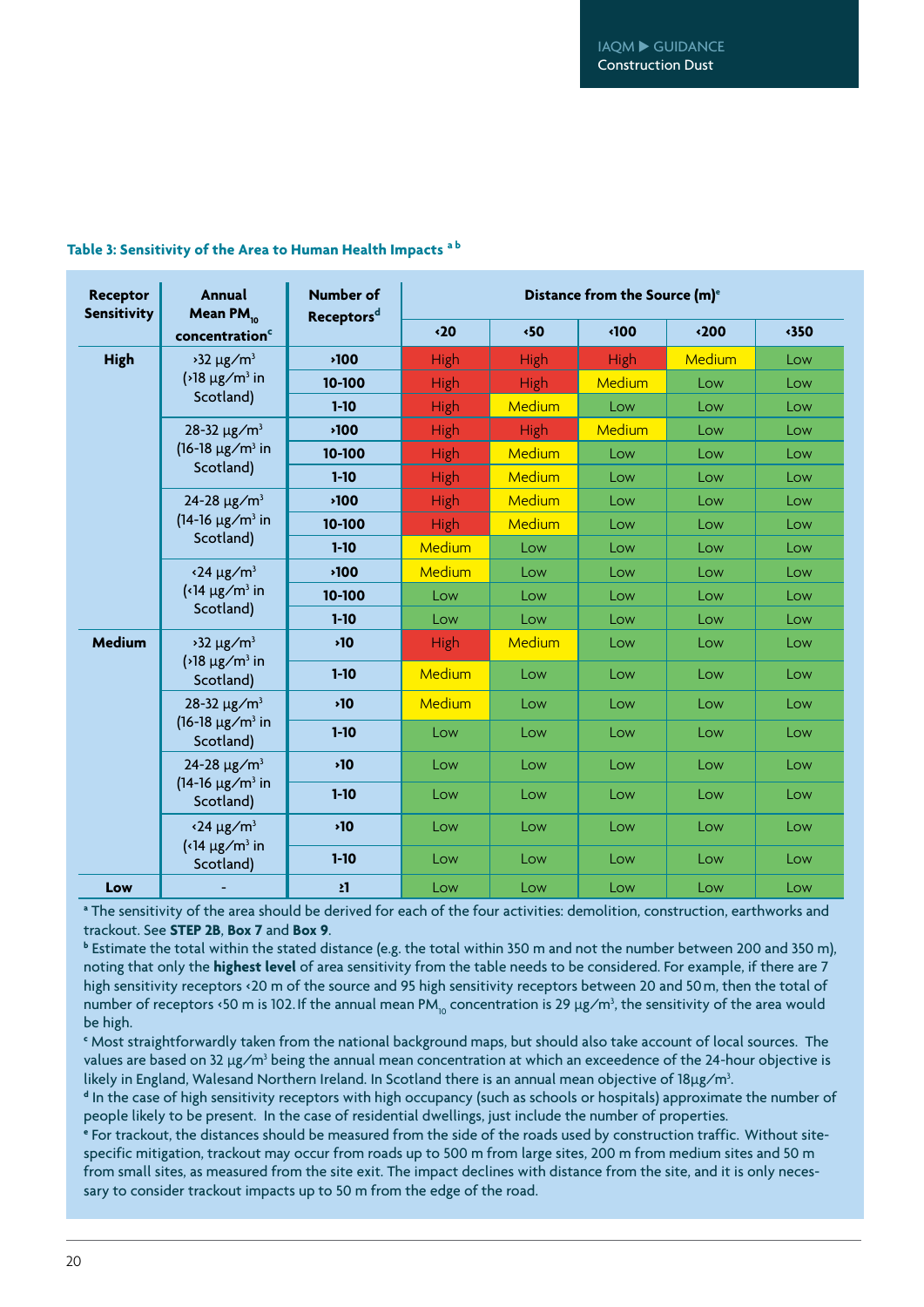#### **Table 4: Sensitivity of the Area to Ecological Impacts <sup>a</sup> <sup>b</sup>**

| <b>Receptor Sensitivity</b> |               | Distance from the Source (m) <sup>c</sup> |
|-----------------------------|---------------|-------------------------------------------|
|                             | $\langle 20$  | ⋅50                                       |
| <b>High</b>                 | High          | <b>Medium</b>                             |
| <b>Medium</b>               | <b>Medium</b> | Low                                       |
| Low                         | Low           | Low                                       |

**a** The sensitivity of the area should be derived for each of the four activities: demolition, construction, earthworks and trackout and for each designated site. See **STEP 2B**, **Box 8** and **Box 9**.

**b** Only the highest level of area sensitivity from the table needs to be considered.

**c** For trackout, the distances should be measured from the side of the roads used by construction traffic. Without sitespecific mitigation, trackout may occur from roads up to 500 m from large sites, 200 m from medium sites and 50 m from small sites, as measured from the site exit. The impact declines with distance from the site.

#### **Table 5: Example of the Outcome of Defining the Sensitivity of the Area**

| <b>Potential Impact</b> | <b>Sensitivity of the Surrounding Area</b> |                   |                     |                 |  |
|-------------------------|--------------------------------------------|-------------------|---------------------|-----------------|--|
|                         | <b>Demolition</b>                          | <b>Earthworks</b> | <b>Construction</b> | <b>Trackout</b> |  |
| <b>Dust Soiling</b>     | High                                       | High              | High                | <b>Medium</b>   |  |
| <b>Human Health</b>     | <b>High</b>                                | High              | High                | <b>High</b>     |  |
| <b>Ecological</b>       | <b>Medium</b>                              | <b>Medium</b>     | LOW                 | <b>LOW</b>      |  |

#### **7.4 STEP 2C - Define the Risk of Impacts**

The dust emission magnitude determined at **STEP 2A** (**Section 7.2**) should be combined with the sensitivity of the area determined at **STEP 2B** (**Section 7.3**) to determine the *risk* of impacts with no mitigation applied. The matrices in **Table 6**, **Table 7**, **Table 8** and **Table 9** provide a method of assigning the level of risk for each activity. This should be used to determining the level of mitigation that must be applied. Mitigation is discussed in **STEP 3** (**Section 8**). For those cases where the risk category is 'negligible', no mitigation measures beyond those required by legislation will be required.

#### **Table 6: Risk of Dust Impacts - Demolition**

| <b>Sensitivity of Area</b> |                    | <b>Dust Emission Magnitude</b> |                    |
|----------------------------|--------------------|--------------------------------|--------------------|
|                            | Large              | <b>Medium</b>                  | <b>Small</b>       |
| <b>High</b>                | <b>High Risk</b>   | <b>Medium Risk</b>             | <b>Medium Risk</b> |
| <b>Medium</b>              | <b>High Risk</b>   | <b>Medium Risk</b>             | Low Risk           |
| Low                        | <b>Medium Risk</b> | <b>Low Risk</b>                | Negligible         |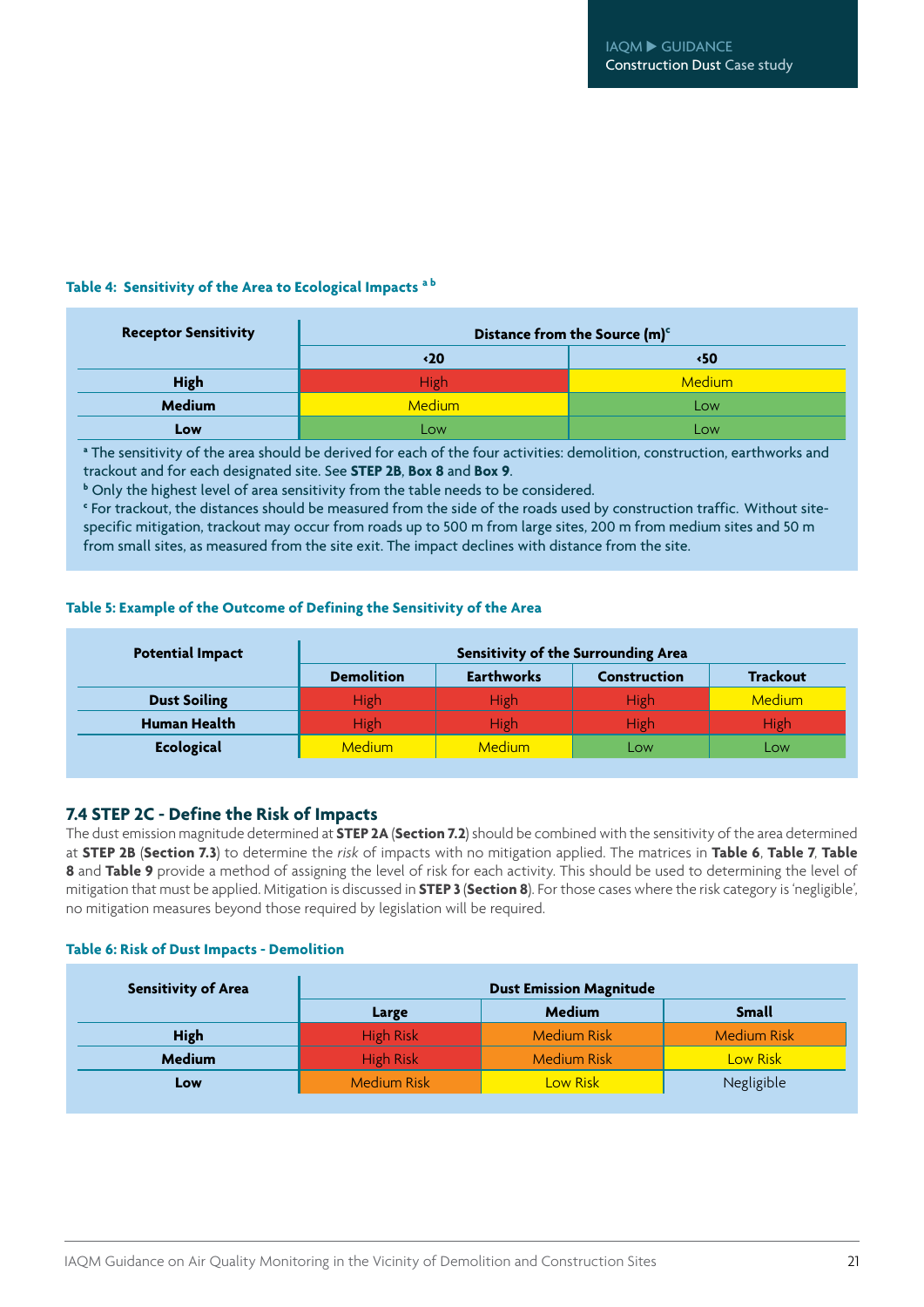#### **Table 7: Risk of Dust Impacts - Earthworks**

| <b>Sensitivity of Area</b> | <b>Dust Emission Magnitude</b> |                    |                 |  |  |
|----------------------------|--------------------------------|--------------------|-----------------|--|--|
|                            | Large                          | <b>Medium</b>      | <b>Small</b>    |  |  |
| <b>High</b>                | <b>High Risk</b>               | <b>Medium Risk</b> | <b>Low Risk</b> |  |  |
| <b>Medium</b>              | <b>Medium Risk</b>             | <b>Medium Risk</b> | <b>Low Risk</b> |  |  |
| Low                        | Low Risk                       | Low Risk           | Negligible      |  |  |

#### **Table 8: Risk of Dust Impacts - Construction**

| <b>Sensitivity of Area</b> | <b>Dust Emission Magnitude</b> |                    |                 |  |  |
|----------------------------|--------------------------------|--------------------|-----------------|--|--|
|                            | Large                          | <b>Medium</b>      | <b>Small</b>    |  |  |
| <b>High</b>                | <b>High Risk</b>               | <b>Medium Risk</b> | Low Risk        |  |  |
| <b>Medium</b>              | <b>Medium Risk</b>             | <b>Medium Risk</b> | <b>Low Risk</b> |  |  |
| Low                        | Low Risk                       | <b>Low Risk</b>    | Negligible      |  |  |

#### **Table 9: Risk of Dust Impacts - Trackout**

| <b>Sensitivity of Area</b> | <b>Dust Emission Magnitude</b> |                    |                 |  |  |
|----------------------------|--------------------------------|--------------------|-----------------|--|--|
|                            | Large                          | <b>Medium</b>      | <b>Small</b>    |  |  |
| <b>High</b>                | <b>High Risk</b>               | <b>Medium Risk</b> | <b>Low Risk</b> |  |  |
| <b>Medium</b>              | <b>Medium Risk</b>             | Low Risk           | Negligible      |  |  |
| Low                        | Low Risk                       | <b>Low Risk</b>    | Negligible      |  |  |

The risk of dust impacts for the four activities can usefully be summarised in a table. An example of a completed risk table is provided in **Table 10**.

#### **Table 10: Example of a Summary Dust Risk Table to Define Site-Specific Mitigation**

| <b>Potential Impact</b> | <b>Risk</b>       |                    |                     |                    |
|-------------------------|-------------------|--------------------|---------------------|--------------------|
|                         | <b>Demolition</b> | <b>Earthworks</b>  | <b>Construction</b> | <b>Trackout</b>    |
| <b>Dust Soiling</b>     | <b>High Risk</b>  | <b>High Risk</b>   | Low Risk            | <b>Medium Risk</b> |
| <b>Human Health</b>     | High Risk         | <b>Medium Risk</b> | Low Risk            | <b>Medium Risk</b> |
| <b>Ecological</b>       | Negligible        | Negligible         | Negligible          | Negligible         |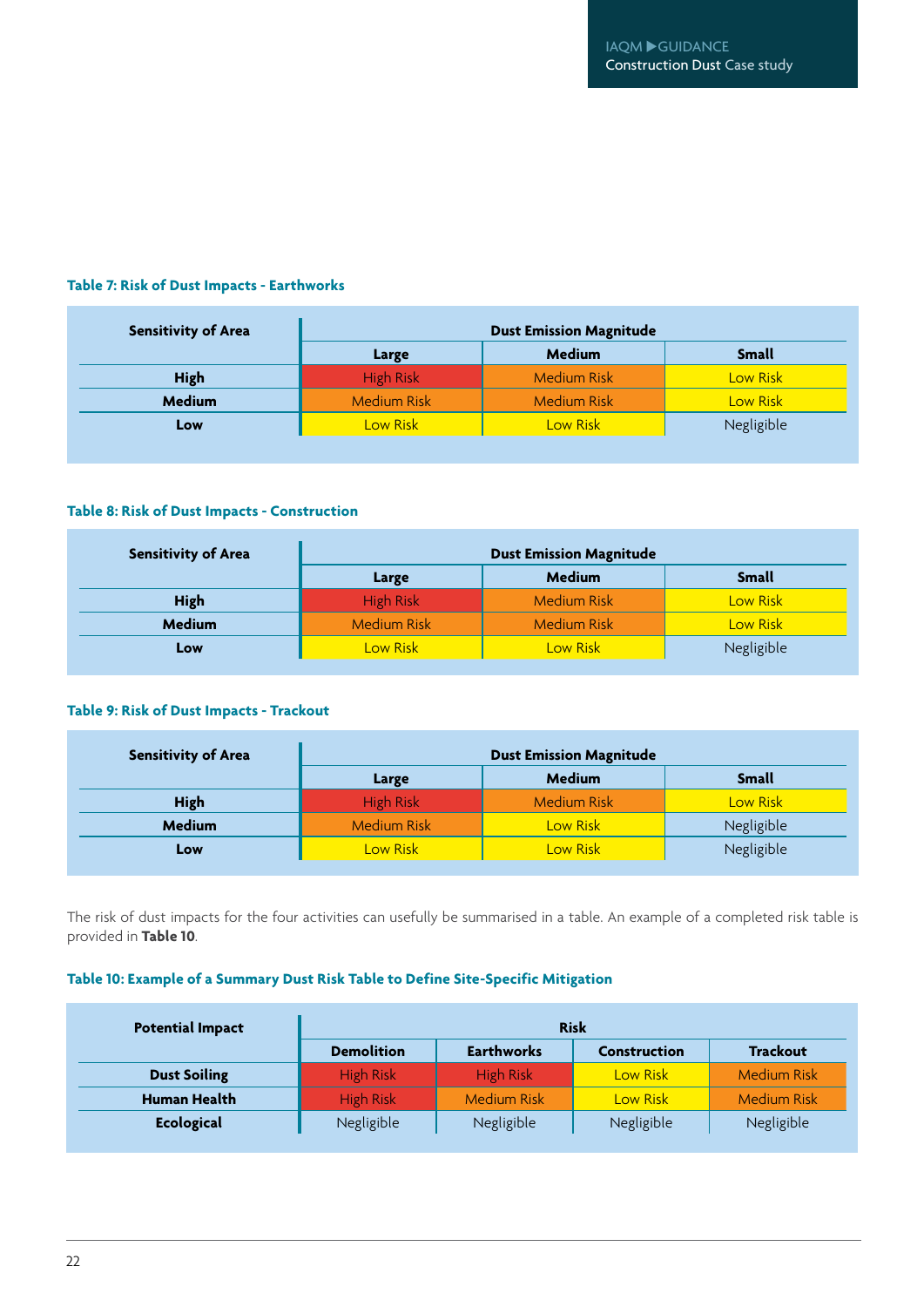## **8. STEP 3: Site-specific Mitigation**

#### **8.1 Introduction**

The dust risk categories for each of the four activities determined in **STEP 2C** should be used to define the appropriate, site-specific, mitigation measures to be adopted. Local authorities may have a Code for Construction Practice, or equivalent document, that should be taken into account during the development of the mitigation measures and incorporated within the full set of mitigation measures in this document.

Mitigation measures for London are set out in *The Control of Dust and Emissions from Construction and Demolition*. **<sup>18</sup>** There are some differences between this London guidance and the IAQM recommended mitigation measures. For example, the London document uses the terms 'compulsory' and 'discretionary', the IAQM uses the terms ' highly recommended', and 'desirable'.

One measure that is included in the London guidance that has not been included in this guidance is the application of dust suppressants to reduce trackout of dust from construction sites. There is some evidence of the efficacy of applying dust suppressants such as calcium magnesium acetate (CMA) to waste and construction sites in reducing local PM<sub>10</sub> concentrations<sup>19</sup>. However, there is a lack of detailed knowledge on how often and where it should applied, but this may improve over time with use. In addition, CMA is known to react with bentonite, used during piling.

For those cases where the risk is assigned as 'negligible', no mitigation measures beyond those required by legislation are required. However, additional mitigation measures as defined in **Section 8.2** may be applied as part of good practice.

Given the variety of development sites and the individual issues they face, professional judgement should be used to determine the site-specific mitigation measures to be applied. These will need to be written into a dust management plan (DMP), which should be approved by the local planning authority prior to commencement of work on site. For major sites the DMP may be integrated into a Code of Construction Practice or the Construction Environmental Management Plan, and compliance monitoring may be required.

The most important aspects of the DMP are assigning responsibly for dust management to an individual member of staff of the principal contractor, training staff to understand the importance of the issue, and communicating with the local community. Good dust management practices implemented at high risk sites have resulted in no or minimal complaints, which illustrates the value of the recommended approach.

The local authority, developer and contractor all have important roles to ensure that effective dust mitigation practices are implemented. The approach illustrated in **Figure 2** is recommended.

| Responsibility     | <b>Action</b>                                                                                                                                                                                                                                                                                                                                                                                                                                                                                                         |
|--------------------|-----------------------------------------------------------------------------------------------------------------------------------------------------------------------------------------------------------------------------------------------------------------------------------------------------------------------------------------------------------------------------------------------------------------------------------------------------------------------------------------------------------------------|
|                    |                                                                                                                                                                                                                                                                                                                                                                                                                                                                                                                       |
| 1. Developer       | Commission a construction impact assessment<br>with detailed mitigaiton measures, following the<br>IAQM guidance, and submit as part of planning<br>application.                                                                                                                                                                                                                                                                                                                                                      |
|                    |                                                                                                                                                                                                                                                                                                                                                                                                                                                                                                                       |
| 2. Local Authority | Require a DMP to be agreed with Local Planning<br>Authority prior to construction commencing<br>as a condition to the planning consent                                                                                                                                                                                                                                                                                                                                                                                |
|                    |                                                                                                                                                                                                                                                                                                                                                                                                                                                                                                                       |
| 3. Developer       | During the tender process for the Principal<br>Contractor (or equivalent) the Developer<br>should include the list of detailed mitigation<br>measures, as set out in the construction impact<br>assessment in the invitiaiton to tender.                                                                                                                                                                                                                                                                              |
|                    |                                                                                                                                                                                                                                                                                                                                                                                                                                                                                                                       |
| 4. Contractor      | Prior to work commencing the Contractor should<br>prepare a method statement and a comprehensive,<br>site specific DMP, and agree the DMP with the<br>Local Planning Authority. The measures in the<br>DMP maydiffer from the mitigation measures in<br>the construction impact assessment due to the<br>specific methods to be used on-site. For example,<br>measures related to activities that will not take<br>place on the site do not need to be included.<br>This provides some flexibility for the Developer. |
|                    |                                                                                                                                                                                                                                                                                                                                                                                                                                                                                                                       |
| 5. Local Authority | Agree DMP with the Developer/Contractor                                                                                                                                                                                                                                                                                                                                                                                                                                                                               |
|                    |                                                                                                                                                                                                                                                                                                                                                                                                                                                                                                                       |
| 6. Developer       | Audit compliance with DMP                                                                                                                                                                                                                                                                                                                                                                                                                                                                                             |
|                    |                                                                                                                                                                                                                                                                                                                                                                                                                                                                                                                       |
| 7. Local Authority | Monitor compliance with DMP                                                                                                                                                                                                                                                                                                                                                                                                                                                                                           |

#### **Figure 2: Responsibilitiesfor Dust Mitigation for Demolition and Construction Sites.** Note: 'construction' includes demolition and earthworks.

**<sup>18</sup>** Mayor of London, 2013, The Control of Dust and Emissions During Construction and Demolition, Draft Supplementary Planning Guidance.

**<sup>19</sup>** Barrett B., Carslaw D., Fuller G., Green D and Tremper A., 2012, Evaluation of the impact of dust suppressant application on ambient PM<sub>10</sub> concentrations in London, Prepared for Transport for London under contract to URS Infrastructure & Environment Ltd., Kings College London.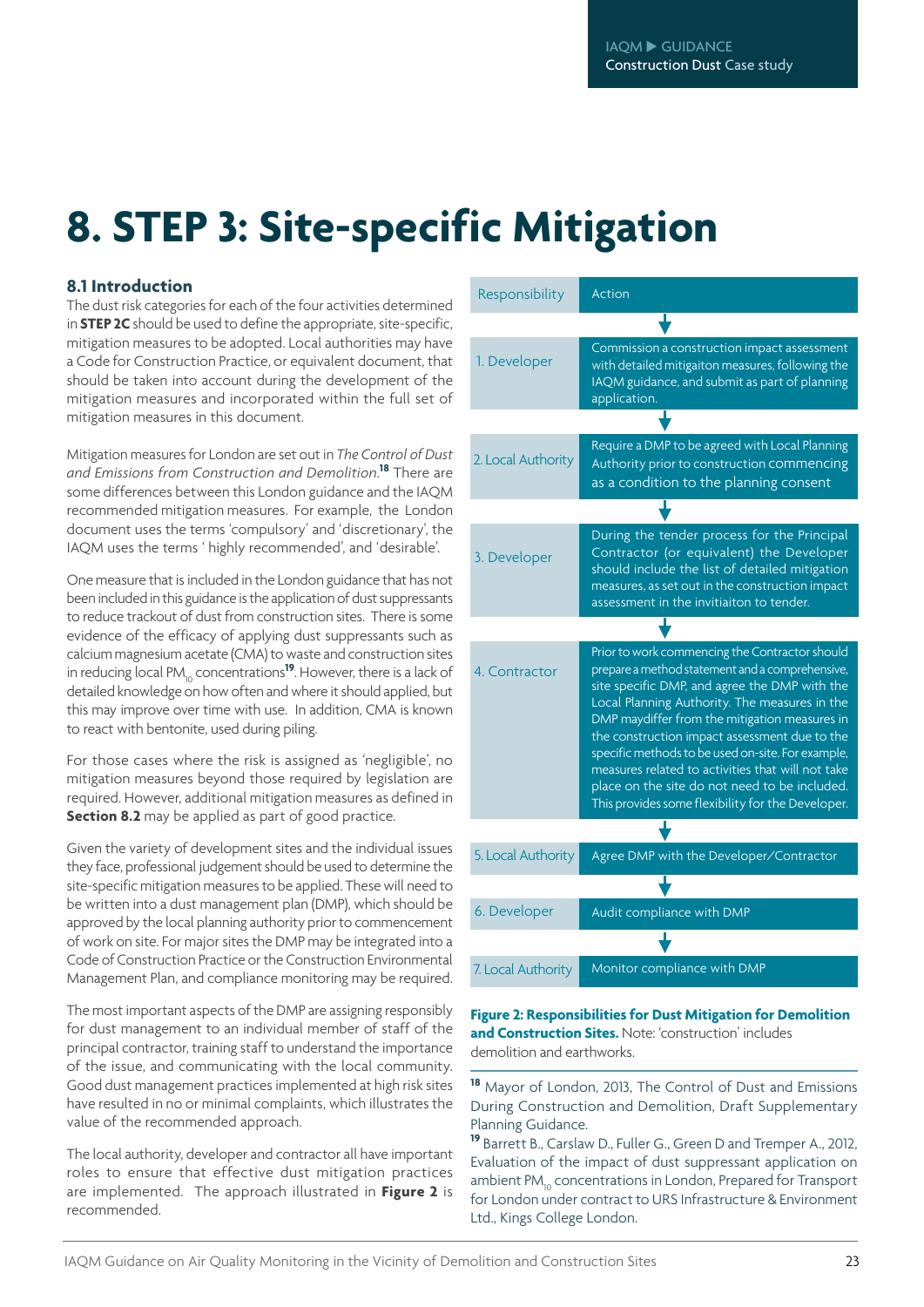

**Photo credit: Claire Holman**

#### **8.2 Dust and Air Emissions Mitigation Measures**

The mitigation measures have been divided into general measures applicable to all site and measures applicable specifically to demolition, earthworks, construction and trackout, for consistency with the assessment methodology. The following tables detail the mitigation required for high, medium and low risk sites, as determined in **STEP 2C.**

For those mitigation measures that are general, the highest risk category should be applied. For example, if the site is medium risk for earthworks and construction, but a high risk for demolition and track-out, the general measures applicable to a high risk site should be applied.

It should be noted that it is difficult to provide generic guidance, as each site and its location will be different and professional judgement is required.

#### **Key to tables:**

- **H** Highly recommended
- **D** Desirable
- **N** Not required

#### **Mitigation for all sites: Communications**

| Mitigation measure                                                                                                                                                                                  | Low Risk | <b>Medium Risk</b> | <b>High Risk</b> |
|-----------------------------------------------------------------------------------------------------------------------------------------------------------------------------------------------------|----------|--------------------|------------------|
| 1. Develop and implement a stakeholder communications<br>plan that includes community engagement before work com-<br>mences on site.                                                                | N        | Н                  | Н                |
| 2. Display the name and contact details of person(s) account-<br>able for air quality and dust issues on the site boundary.<br>This may be the environment manager/engineer or the site<br>manager. | н        | Н                  | H                |
| 3. Display the head or regional office contact information                                                                                                                                          | Н        | Н                  | Н                |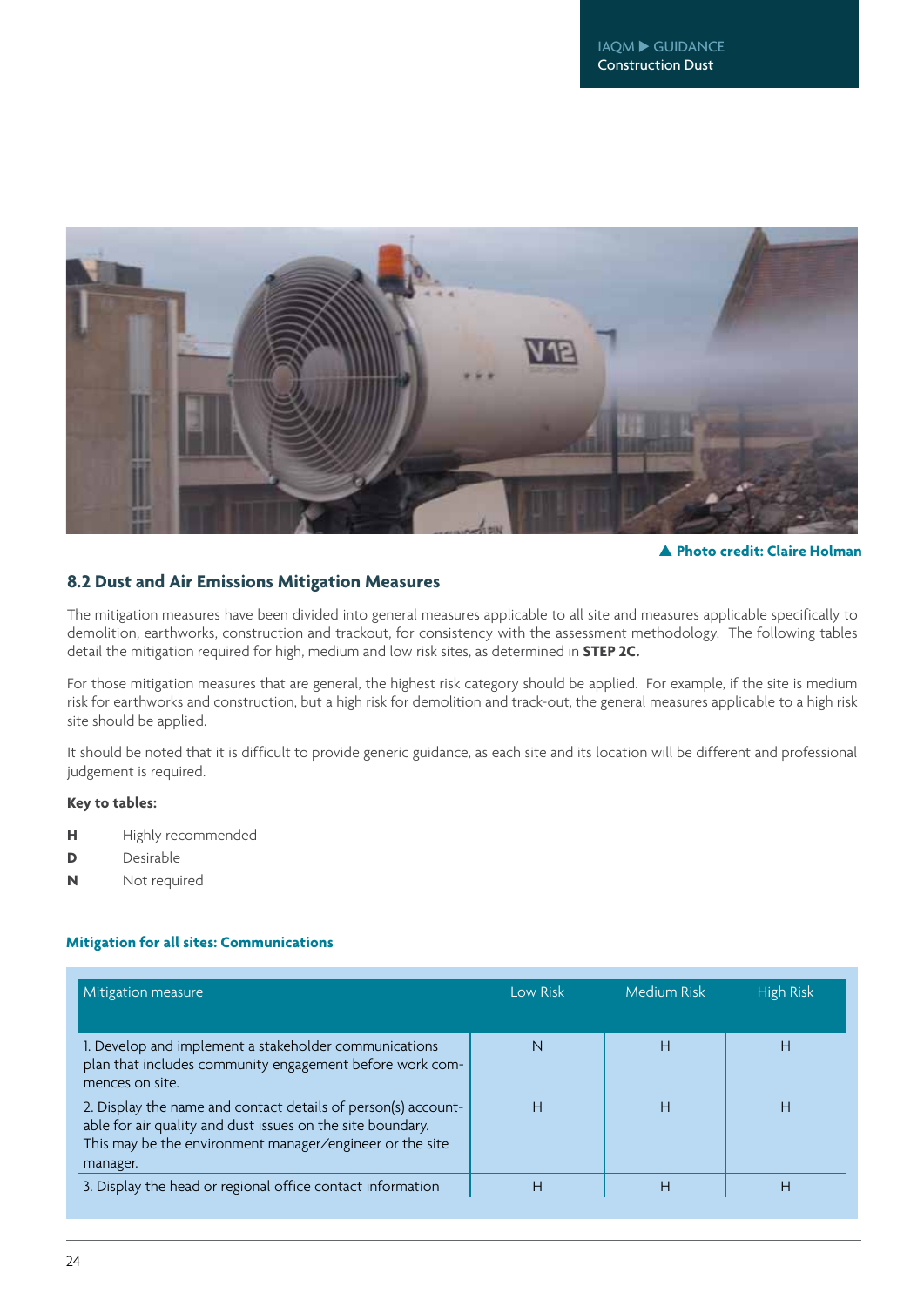#### **Mitigation for all sites: Dust Management**

| Mitigation measure                                                                                                                                                                                                                                                                                                                                                                                                                                                                                                                                                                                            | Low<br><b>Risk</b> | Medium<br><b>Risk</b> | High<br><b>Risk</b> |
|---------------------------------------------------------------------------------------------------------------------------------------------------------------------------------------------------------------------------------------------------------------------------------------------------------------------------------------------------------------------------------------------------------------------------------------------------------------------------------------------------------------------------------------------------------------------------------------------------------------|--------------------|-----------------------|---------------------|
| 4. Develop and implement a Dust Management Plan (DMP), which may include measures<br>to control other emissions, approved by the Local Authority. The level of detail will<br>depend on the risk, and should include as a minimum the highly recommended measures<br>in this document. The desirable measures should be included as appropriate for the site.<br>In London additional measures may be required to ensure compliance with the Mayor of<br>London's guidance. The DMP may include monitoring of dust deposition, dust flux, real-<br>time PM10 continuous monitoring and/or visual inspections. | D                  | Н                     | H                   |
| <b>Site Management</b>                                                                                                                                                                                                                                                                                                                                                                                                                                                                                                                                                                                        |                    |                       |                     |
| 5. Record all dust and air quality complaints, identify cause(s), take appropriate measures<br>to reduce emissions in a timely manner, and record the measures taken.                                                                                                                                                                                                                                                                                                                                                                                                                                         | Н                  | Н                     | H                   |
| 6. Make the complaints log available to the local authority when asked.                                                                                                                                                                                                                                                                                                                                                                                                                                                                                                                                       | H                  | H                     | Н                   |
| 7. Record any exceptional incidents that cause dust and/or air emissions, either on- or off-<br>site, and the action taken to resolve the situation in the log book.                                                                                                                                                                                                                                                                                                                                                                                                                                          | H                  | H                     | Н                   |
| 8. Hold regular liaison meetings with other high risk construction sites within 500 m of the<br>site boundary, to ensure plans are co-ordinated and dust and particulate matter emissions<br>are minimised. It is important to understand the interactions of the off-site transport/<br>deliveries which might be using the same strategic road network routes.                                                                                                                                                                                                                                              | N                  | $\mathsf{N}$          | Н                   |
| <b>Monitoring</b>                                                                                                                                                                                                                                                                                                                                                                                                                                                                                                                                                                                             |                    |                       |                     |
| 9. Undertake daily on-site and off-site inspection, where receptors (including roads) are<br>nearby, to monitor dust, record inspection results, and make the log available to the local<br>authority when asked. This should include regular dust soiling checks of surfaces such as<br>street furniture, cars and window sills within 100 m of site boundary, with cleaning to be<br>provided if necessary.                                                                                                                                                                                                 | D                  | D                     | Н                   |
| 10. Carry out regular site inspections to monitor compliance with the DMP, record<br>inspection results, and make an inspection log available to the local authority when asked                                                                                                                                                                                                                                                                                                                                                                                                                               | H                  | H                     | H                   |
| 11. Increase the frequency of site inspections by the person accountable for air quality and<br>dust issues on site when activities with a high potential to produce dust are being carried<br>out and during prolonged dry or windy conditions.                                                                                                                                                                                                                                                                                                                                                              | H                  | H                     | Н                   |
| 12. Agree dust deposition, dust flux, or real-time PM <sub>10</sub> continuous monitoring locations<br>with the Local Authority. Where possible commence baseline monitoring at least three<br>months before work commences on site or, if it a large site, before work on a phase<br>commences. Further guidance is provided by IAQM on monitoring during demolition,<br>earthworks and construction.                                                                                                                                                                                                        | $\mathsf{N}$       | H                     | H                   |
| Preparing and maintaining the site                                                                                                                                                                                                                                                                                                                                                                                                                                                                                                                                                                            |                    |                       |                     |
| 13. Plan site layout so that machinery and dust causing activities are located away from<br>receptors, as far as is possible.                                                                                                                                                                                                                                                                                                                                                                                                                                                                                 | Н                  | Н                     | Н                   |
| 14. Erect solid screens or barriers around dusty activities or the site boundary that are at<br>least as high as any stockpiles on site.                                                                                                                                                                                                                                                                                                                                                                                                                                                                      | Н                  | Н                     | H                   |
| 15. Fully enclose site or specific operations where there is a high potential for dust produc-<br>tion and the site is actives for an extensive period                                                                                                                                                                                                                                                                                                                                                                                                                                                        | $\mathsf D$        | H                     | H                   |
| 16. Avoid site runoff of water or mud.                                                                                                                                                                                                                                                                                                                                                                                                                                                                                                                                                                        | Н                  | Н                     | H                   |
| 17. Keep site fencing, barriers and scaffolding clean using wet methods.                                                                                                                                                                                                                                                                                                                                                                                                                                                                                                                                      | D                  | Н                     | H                   |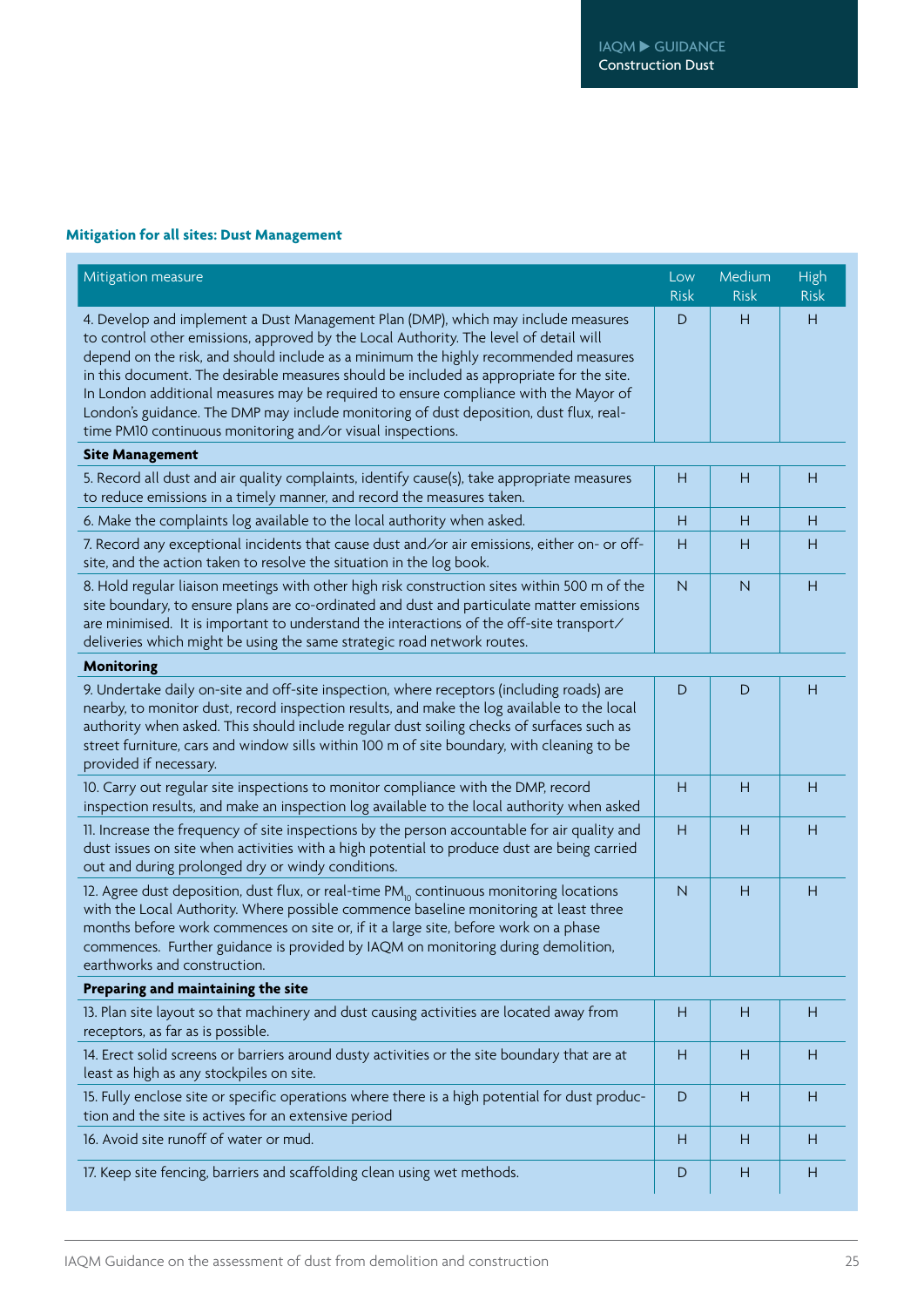#### IAQM ▶ GUIDANCE Construction Dust

| Mitigation measure                                                                                                                                                                                                                                                                                                                                                          | Low<br><b>Risk</b> | Medium<br><b>Risk</b> | High<br><b>Risk</b> |
|-----------------------------------------------------------------------------------------------------------------------------------------------------------------------------------------------------------------------------------------------------------------------------------------------------------------------------------------------------------------------------|--------------------|-----------------------|---------------------|
| 18. Remove materials that have a potential to produce dust from site as soon as possible,<br>unless being re-used on site. If they are being re-used on-site cover as described below.                                                                                                                                                                                      | D                  | Н                     | H                   |
| 19. Cover, seed or fence stockpiles to prevent wind whipping.                                                                                                                                                                                                                                                                                                               | D                  | H                     | H                   |
| Operating vehicle/machinery and sustainable travel                                                                                                                                                                                                                                                                                                                          |                    |                       |                     |
| 20. Ensure all on-road vehicles comply with the requirements of the London Low Emission<br>Zone and the London NRMM standards, where applicable                                                                                                                                                                                                                             | H                  | Н                     | H                   |
| 21. Ensure all vehicles switch off engines when stationary - no idling vehicles.                                                                                                                                                                                                                                                                                            | H                  | Н                     | Н                   |
| 22. Avoid the use of diesel or petrol powered generators and use mains electricity or<br>battery powered equipment where practicable.                                                                                                                                                                                                                                       | Н                  | н                     | Н                   |
| 23. Impose and signpost a maximum-speed-limit of 15 mph on surfaced and 10 mph on un-<br>surfaced haul roads and work areas (if long haul routes are required these speeds may be<br>increased with suitable additional control measures provided, subject to the approval of the<br>nominated undertaker and with the agreement of the local authority, where appropriate) | D                  | D                     | Н                   |
| 24. Produce a Construction Logistics Plan to manage the sustainable delivery of goods and materials.                                                                                                                                                                                                                                                                        | N                  | Н                     | Н                   |
| 25. Implement a Travel Plan that supports and encourages sustainable travel (public<br>transport, cycling, walking, and car-sharing)                                                                                                                                                                                                                                        | N                  | D                     | Н                   |
| <b>Operations</b>                                                                                                                                                                                                                                                                                                                                                           |                    |                       |                     |
| 26. Only use cutting, grinding or sawing equipment fitted or in conjunction with suitable<br>dust suppression techniques such as water sprays or local extraction, e.g. suitable local<br>exhaust ventilation systems.                                                                                                                                                      | H                  | H                     | H                   |
| 27. Ensure an adequate water supply on the site for effective dust/particulate matter<br>suppression/mitigation, using non-potable water where possible and appropriate.                                                                                                                                                                                                    | H                  | H                     | H                   |
| 28. Use enclosed chutes and conveyors and covered skips.                                                                                                                                                                                                                                                                                                                    | H                  | H                     | H                   |
| 29. Minimise drop heights from conveyors, loading shovels, hoppers and other loading or<br>handling equipment and use fine water sprays on such equipment wherever appropriate.                                                                                                                                                                                             | Н                  | Н                     | Н                   |
| 30. Ensure equipment is readily available on site to clean any dry spillages, and clean up<br>spillages as soon as reasonably practicable after the event using wet cleaning methods.                                                                                                                                                                                       | D                  | Н                     | Н                   |
| <b>Waste management</b>                                                                                                                                                                                                                                                                                                                                                     |                    |                       |                     |
| 31. Avoid bonfires and burning of waste materials.                                                                                                                                                                                                                                                                                                                          | Н                  | Н                     | Н                   |

#### **Measures specific to demolition**

| Mitigation measure                                                                                                                                                                                                                                                                                                                                                                 | Low<br><b>Risk</b> | Medium<br><b>Risk</b> | High<br><b>Risk</b> |
|------------------------------------------------------------------------------------------------------------------------------------------------------------------------------------------------------------------------------------------------------------------------------------------------------------------------------------------------------------------------------------|--------------------|-----------------------|---------------------|
| 32. Soft strip inside buildings before demolition (retaining walls and windows in the rest of<br>the building where possible, to provide a screen against dust).                                                                                                                                                                                                                   | D                  | D                     | Н                   |
| 33. Ensure effective water suppression is used during demolition operations. Hand held<br>sprays are more effective than hoses attached to equipment as the water can be directed<br>to where it is needed. In addition high volume water suppression systems, manually<br>controlled, can produce fine water droplets that effectively bring the dust particles to the<br>ground. | Н                  | Н                     | Н                   |
| 34. Avoid explosive blasting, using appropriate manual or mechanical alternatives.                                                                                                                                                                                                                                                                                                 | Н                  | H                     | н                   |
| 35. Bag and remove any biological debris or damp down such material before demolition.                                                                                                                                                                                                                                                                                             | Н                  | H                     | H                   |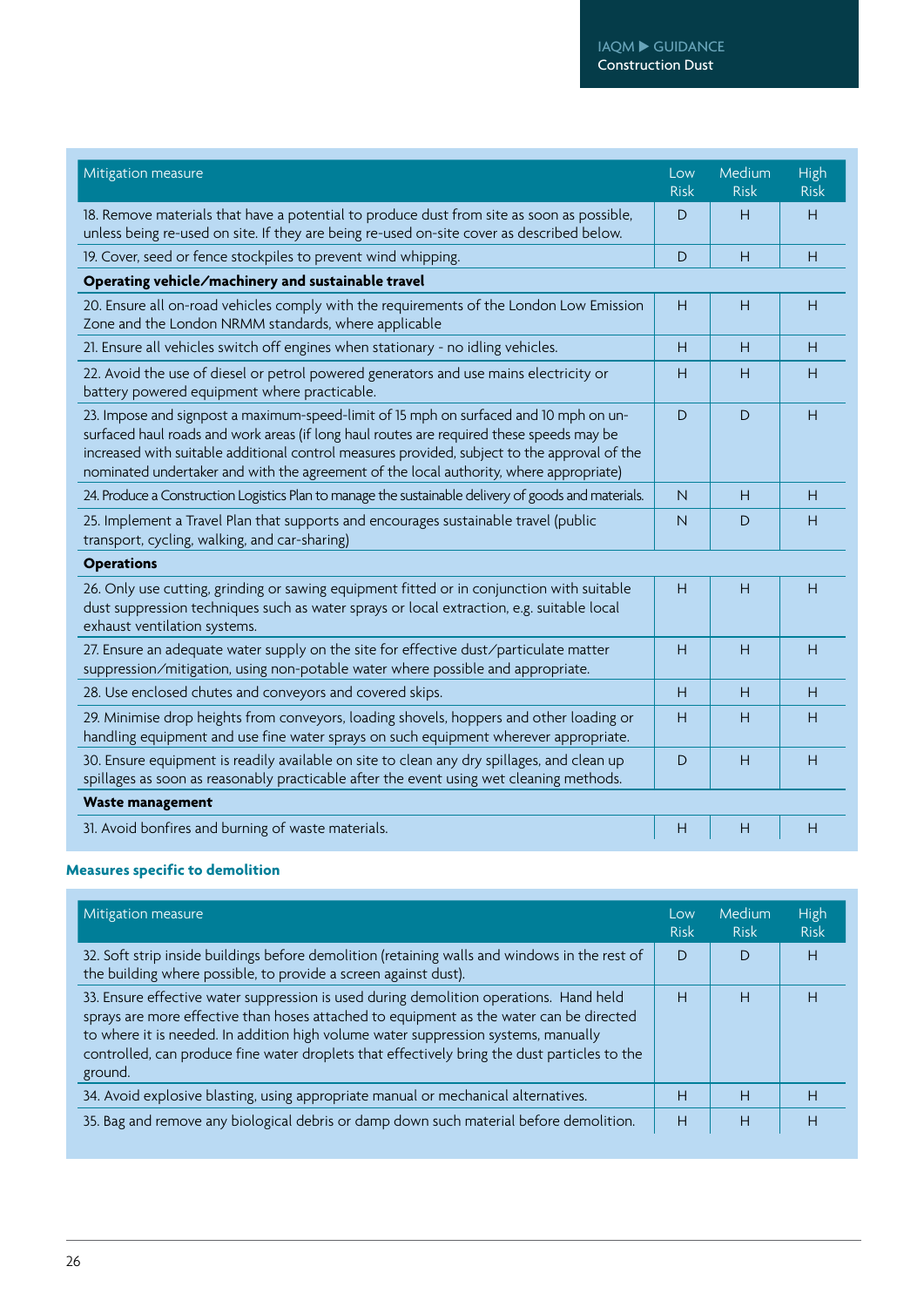#### **Measures specific to earthworks**

| Mitigation measure                                                                                                               | Low<br><b>Risk</b> | Medium<br><b>Risk</b> | <b>High</b><br><b>Risk</b> |
|----------------------------------------------------------------------------------------------------------------------------------|--------------------|-----------------------|----------------------------|
| 36. Re-vegetate earthworks and exposed areas/soil stockpiles to stabilise surfaces as soon<br>as practicable                     | $\mathsf{N}$       | D                     | H                          |
| 37. Use Hessian, mulches or trackifiers where it is not possible to re-vegetate or cover with<br>topsoil, as soon as practicable | $\mathsf{N}$       |                       | н                          |
| 38. Only remove the cover in small areas during work and not all at once                                                         | N                  |                       | H                          |

#### **Measures specific to construction**

| Mitigation measure                                                                                                                                                                                                                        | Low<br><b>Risk</b> | Medium<br><b>Risk</b> | <b>High</b><br><b>Risk</b> |
|-------------------------------------------------------------------------------------------------------------------------------------------------------------------------------------------------------------------------------------------|--------------------|-----------------------|----------------------------|
| 39. Avoid scabbling (roughening of concrete surfaces)<br>if possible                                                                                                                                                                      | D                  | D                     | H                          |
| 40. Ensure sand and other aggregates are stored in bunded areas and are not allowed to<br>dry out, unless this is required for a particular process, in which case ensure that appropri-<br>ate additional control measures are in place. | D                  | Н                     | H                          |
| 41. Ensure bulk cement and other fine powder materials are delivered in enclosed tankers<br>and stored in silos with suitable emission control systems to prevent escape of material<br>and overfilling during delivery.                  | $\mathsf{N}$       | $\mathsf{D}$          | H                          |
| 42. For smaller supplies of fine power materials ensure bags are sealed after use and stored<br>appropriately to prevent dust.                                                                                                            | $\overline{N}$     | D                     |                            |

#### **Measures specific to trackout**

| Mitigation measure                                                                                                                                                                              | Low<br><b>Risk</b> | Medium<br><b>Risk</b> | High<br><b>Risk</b> |
|-------------------------------------------------------------------------------------------------------------------------------------------------------------------------------------------------|--------------------|-----------------------|---------------------|
| 43. Use water-assisted dust sweeper(s) on the access and local roads, to remove, as necessary,<br>any material tracked out of the site. This may require the sweeper being continuously in use. | D                  | H                     | H                   |
| 44. Avoid dry sweeping of large areas.                                                                                                                                                          | D                  | H                     | H                   |
| 45. Ensure vehicles entering and leaving sites are covered to prevent escape of materials<br>during transport.                                                                                  | D                  | H                     | H                   |
| 46. Inspect on-site haul routes for integrity and instigate necessary repairs to the surface as<br>soon as reasonably practicable.                                                              | $\mathsf{N}$       | H                     | H                   |
| 47. Record all inspections of haul routes and any subsequent action in a site log book.                                                                                                         | D                  | H                     | H                   |
| 48. Install hard surfaced haul routes, which are regularly damped down with fixed or<br>mobile sprinkler systems, or mobile water bowsers and regularly cleaned.                                | $\mathsf{N}$       | H                     | H                   |
| 49. Implement a wheel washing system (with rumble grids to dislodge accumulated dust<br>and mud prior to leaving the site where reasonably practicable).                                        | D                  | H                     | Н                   |
| 50. Ensure there is an adequate area of hard surfaced road between the wheel wash facility<br>and the site exit, wherever site size and layout permits.                                         | $\mathsf{N}$       | H                     | H                   |
| 51. Access gates to be located at least 10 m from receptors where possible.                                                                                                                     | N                  | H                     | H                   |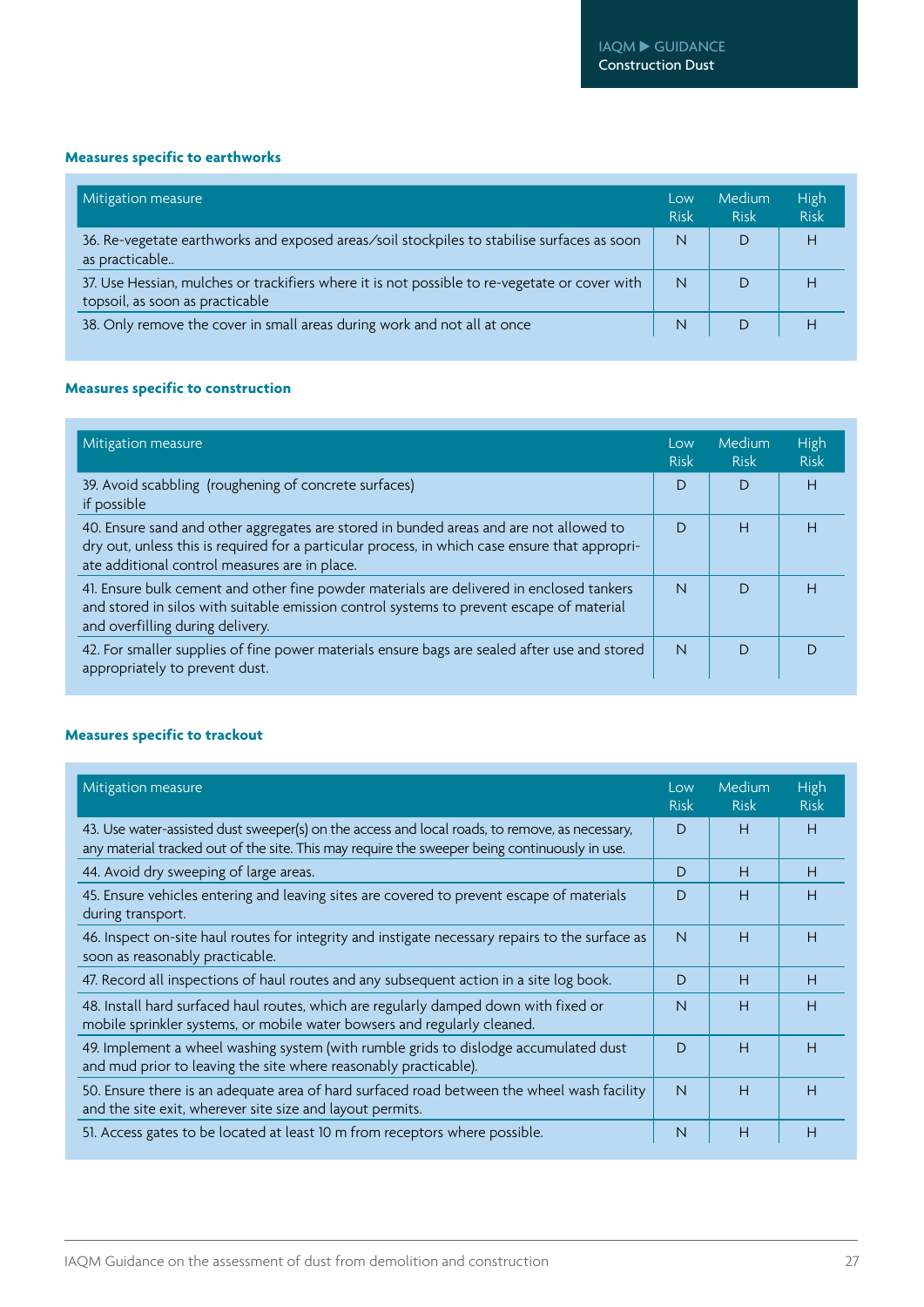## **9. STEP 4: Determine Significant Effects**

#### **9.1 Introduction**

Traditionally, Environmental Impact Assessments (EIAs) have evaluated the significance of adverse effects prior to mitigation and re-evaluated them post mitigation following a consideration of the anticipated effectiveness of the proposed mitigation measures. Research by the Institute of Environmental Management & Assessment (IEMA) has found that many UK EIA practitioners no longer adopt this approach because EIA influences the design process, and any significant adverse environmental effects are either avoided or reduced through design before the proposal is finalised, and thus the pre-mitigation impacts are not relevant**<sup>20</sup>**. Instead, just the residual effects are reported. This approach assumes that all actions to avoid or reduce the environmental effects are an inherent part of the proposed development. Furthermore, in the case of demolition  $\angle$  construction it is assumed that mitigation (secured by planning conditions, legal requirements or required by regulations) will ensure that a potential significant adverse effect will not occur, so the residual effect will normally be 'not significant' .

The Highways Agency has adopted this approach for road schemes in England, but thus far not in Scotland and Wales**<sup>21</sup>**. The key to such an approach is that it assumes that the "Overseeing Organisation/Competent Authority" will ensure all mitigation measures are successfully implemented. For other types of developments, the IEMA report suggests that rigorous systems to check that post-consent mitigation is delivered may not exist.

IAQM recommends that significance is only assigned to the effect after considering the construction activity with mitigation. It is, therefore, important that the mitigation measures are defined in a form suitable for implementation by way of a planning condition or legal obligation within a section 106 agreement, and are included in a DMP or a more general Code of Construction Practice or Construction Environmental Management Plan.

Even with a rigorous DMP in place, it is not possible to guarantee that the dust mitigation measures will be effective all the time, and if, for example, dust emissions occur under adverse weather conditions, or there is an interruption to the water supply used for dust suppression, the local community may experience occasional, short-term dust annoyance. The likely scale of this would not normally be considered sufficient to change the conclusion that with mitigation the effects will be 'not significant'.

When completing dust assessments for EIA chapters the Environmental Statement Co-ordinator may request the magnitude of effects without mitigation. For the reasons given above, this is not considered appropriate.

#### **9.2Determiningwhethersignificant effects are likely**

Once the risk of dust impacts has been determined in **STEP 2C** and the appropriate dust mitigation measures identified in **STEP 3** the final step is to determine whether there are significant effects arising from the construction phase of a proposed development.

For almost all construction activity, the aim should be to prevent significant effects on receptors through the use of effective mitigation. Experience shows that this is normally possible. Hence the residual effect will normally be 'not significant'.

There may be cases where, for example, there is inadequate access to water for dust suppression to be effective, and even with other mitigation measures in place there may be a significant effect. Therefore, it is important to consider the specific characteristics of the site and the surrounding area to ensure that the conclusion of no significant effect is robust.

**<sup>20</sup>** Special Report – State of the Environmental Impact Assessment Practice in the UK, Institute of Environmental Management & Assessment, June 2011

**<sup>21</sup>** Design Manual for Roads and Bridges, Volume 11, Section 2, Part 5, HA 205/08, Highways Agency, August 2008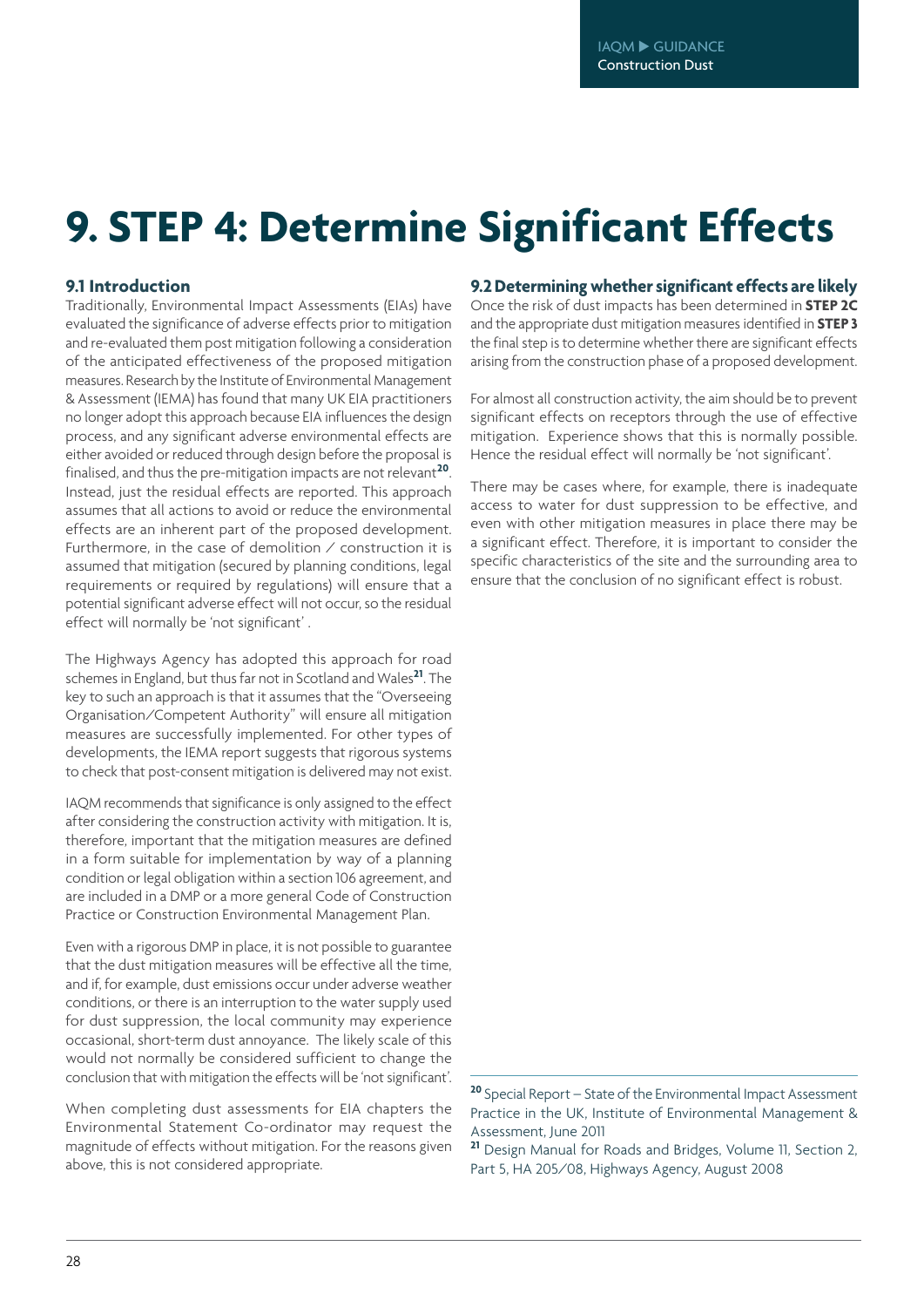## **10. STEP 5: Dust Assessment Report**

Whilst the detailed content of a Dust Assessment Report should be determined by its author(s) it is important that there is sufficient descriptive text for a third party to determine how the emission magnitude and sensitivity of the area surrounding the site, and hence the site risk, have been determined.

This text could usefully be accompanied by **Table 1**, **Table 5** and **Table 10** to show the dust emission magnitude, the sensitivity of the area and the risk of impacts without mitigation respectively.

There should be a section of the report detailing the mitigation that is required to ensure that there is no significant effect. This should be site-specific and should detail why particular choices have been made.

In addition, the report should describe the mechanism for ensuring that the appropriate level of mitigation will be implemented, e.g. through a planning condition.



**Photo credit: Roger Barrowcliffe**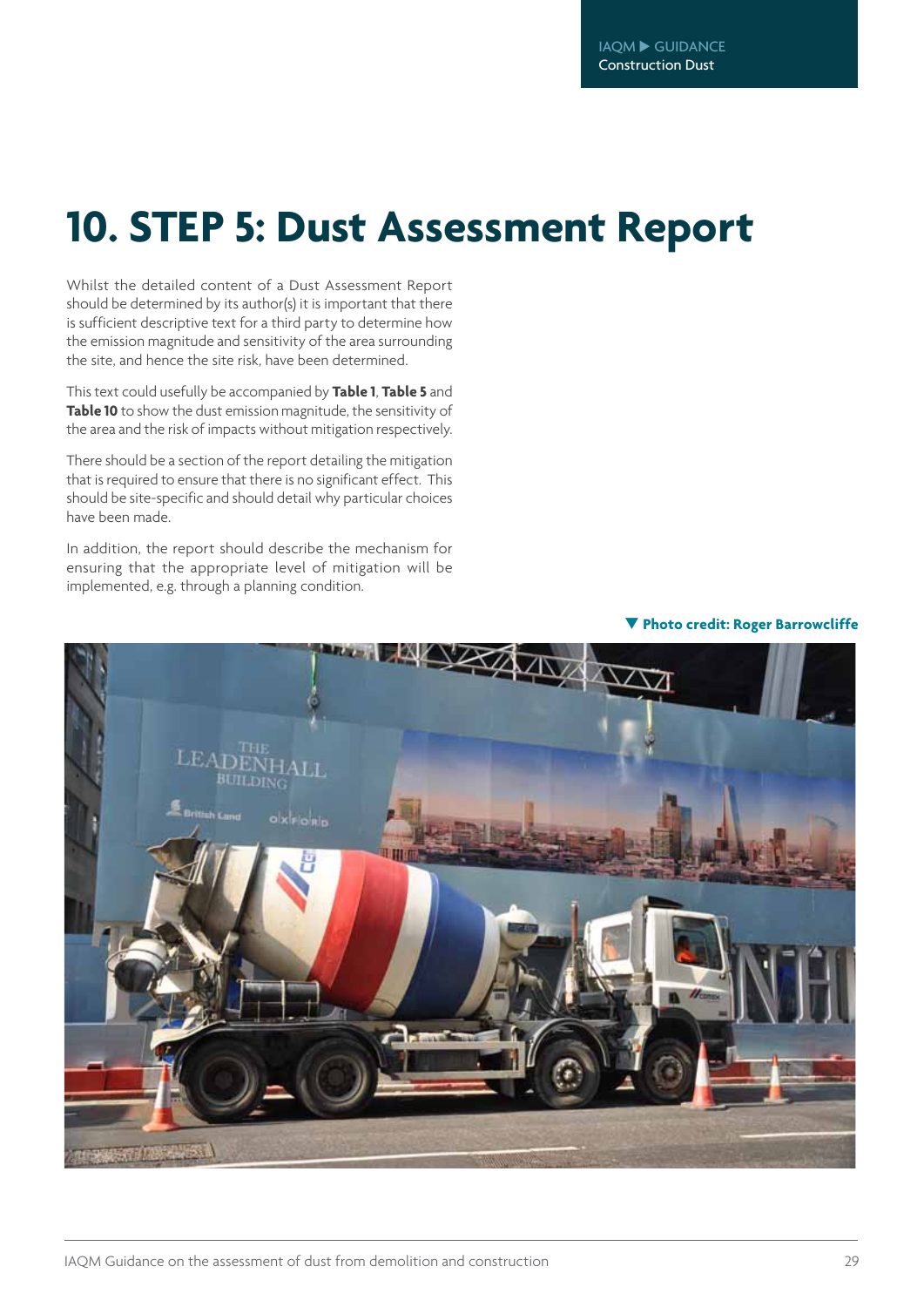## **11. Professional Judgement**

Throughout this document reference is made to the use of professional judgement. This is necessary, because the diverse range of projects that are likely to be subject to dust impact assessment means that it is not possible to be prescriptive as to how to assess the impacts. Also a wide range of factors affect the amount of dust that may arise, and these are not readily quantified. This document provides a framework to ensure that assessments are more consistent and consider the full range of potential impacts.

These impacts are often considered to be relatively unimportant compared to assessments of the operational air quality impacts. However, IAQM considers that it requires a level of experience and skill to produce a fit for purpose assessment, and therefore it should be undertaken by, or under the close supervision of, an

experienced practitioner. Those who are making the professional judgment must be able to demonstrate technical competency in the assessment of dust impacts. For example, a person with Full Membership of IAQM and with experience of assessing dust impacts for a minimum of 10 diverse projects, including some complex multi-phase projects and similar projects to that being assessed, is likely to be technically competent. The IAQM is the only UK professional body specifically for air quality practitioners although there are a number of more general environmental professional organisations, whose members may also be competent.

Where possible the name of the assessor and/or supervisor should be included in the assessment report, with a brief summary of their relevant qualifications and experience.



**Photo credit: Roger Barrowcliffe**